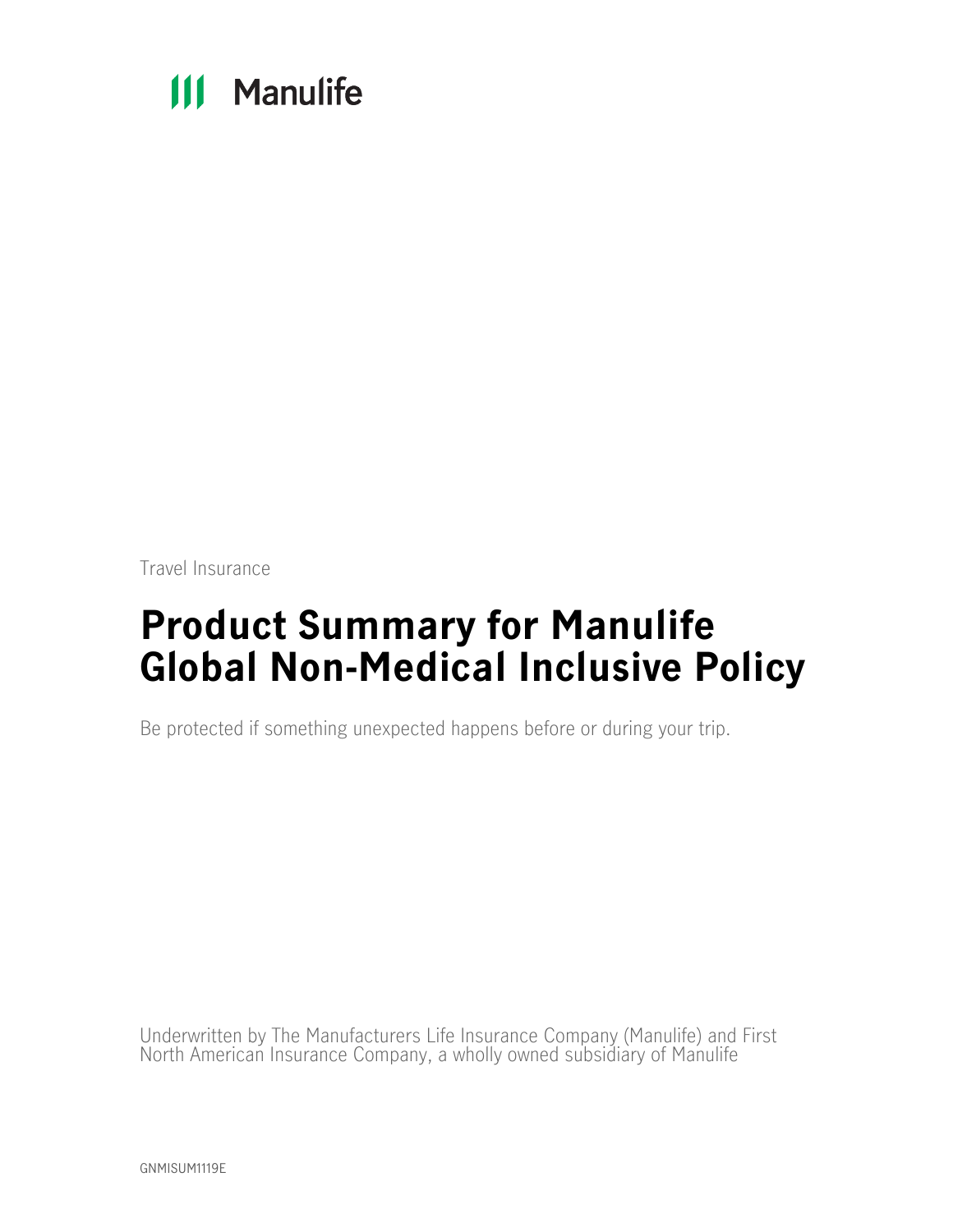# <span id="page-1-0"></span>**HOW TO CONTACT US**

## **Insurer Manulife**

Registered with Autorité des marchés financiers under client number 2000737614

Address: Affinity Markets

250 Bloor Street East Toronto, ON M4W 1E5 Telephone: 1-866-298-2722 Email: manulifeglobal@manulife.com Website: [manulife.ca](http://manulife.ca/)

## **First North American Insurance Company**

Registered with Autorité des marchés financiers under client number 2000998244

Address: Affinity Markets 250 Bloor Street East

Toronto, ON M4W 1E5

Telephone: 1-866-298-2722 Email: manulifeglobal@manulife.com Website: [manulife.ca](http://manulife.ca/)

| <b>Travel Agency</b> | Name      | $\leftarrow$ Your travel agency is required to provide you with            |  |  |
|----------------------|-----------|----------------------------------------------------------------------------|--|--|
| (Distributor)        | Address   | this information.                                                          |  |  |
|                      | (Email)   |                                                                            |  |  |
|                      | Telephone |                                                                            |  |  |
|                      | Fax       |                                                                            |  |  |
|                      |           |                                                                            |  |  |
|                      |           |                                                                            |  |  |
| Autorité des         |           | Quebec residents: The Autorité des marchés financiers can provide you with |  |  |

## **marchés financiers**

information about your insurer's or your insurance distributor's obligations. Website: [lautorite.qc.ca](https://lautorite.qc.ca/)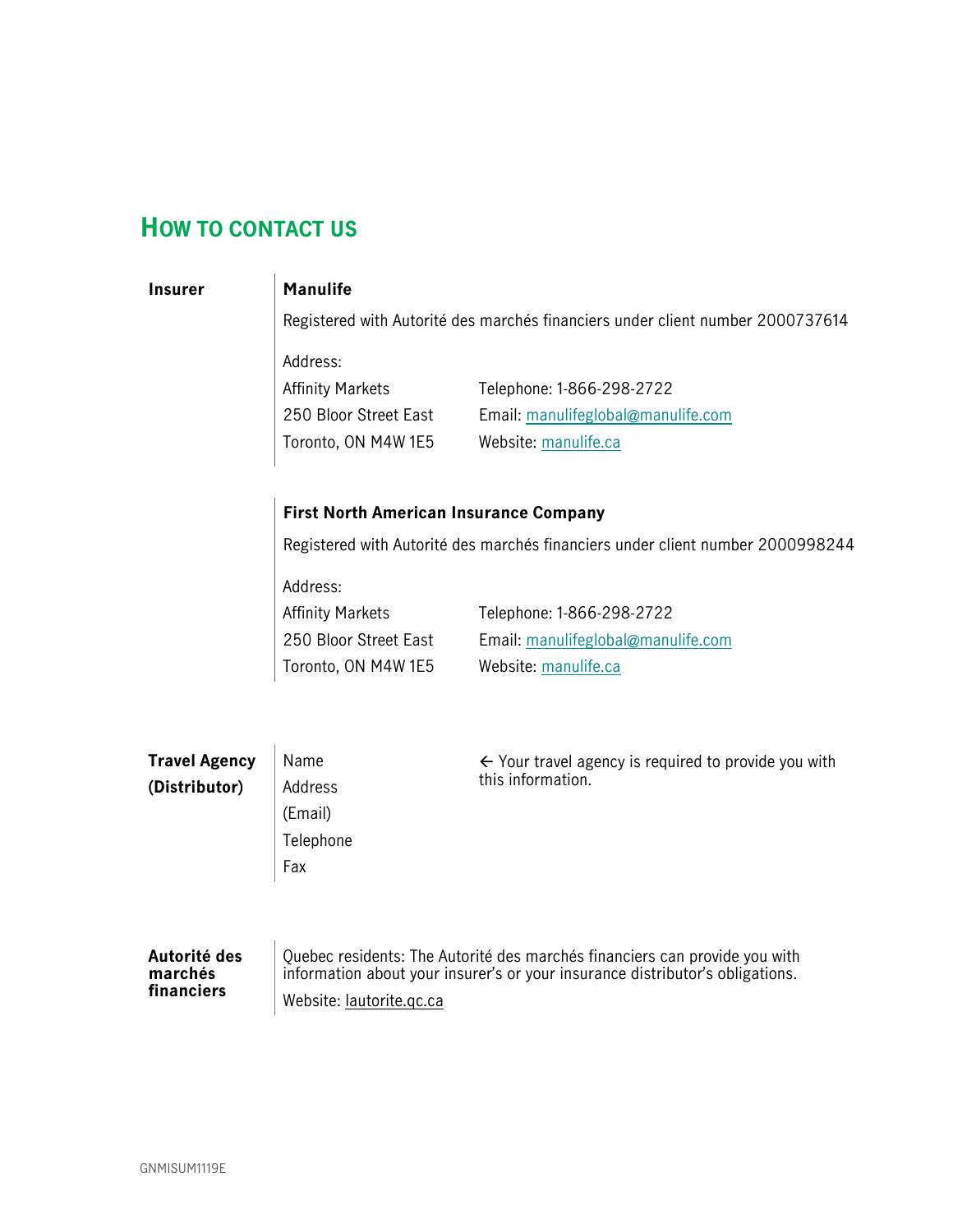# <span id="page-2-0"></span>**RULES FOR REVIEWING THIS SUMMARY**

## <span id="page-2-1"></span>**"You" can refer to many people**

When referring to "you," we mean the person who purchased the insurance and any other insured person, unless the context states otherwise.

## <span id="page-2-2"></span>**"Trip" has a specific meaning**

The word "trip" refers to the period beginning on the *departure date* and ending on the return date shown in your *confirmation*.

## <span id="page-2-3"></span>**Words in** italics **have a specific meaning**

Words and expressions in *italics* are defined at the end of the guide (see Section [9. Definitions\)](#page-22-0). Read these definitions if you have any questions.

## <span id="page-2-4"></span>**This is a summary**

Review the sample policy for complete details. You can get a copy from your travel agency, on the website where you buy your insurance, or [online.](https://www.igoinsured.com/travelcontent/?file=MS-MC_MS-GCX_policyNMED.pdf)

# <span id="page-2-5"></span>**THINGS TO CONSIDER**

## <span id="page-2-6"></span>**Before you buy this insurance**

- Do you, and all the people you want to insure, meet **all** the eligibility requirements? If not, you might not be covered. To make sure, read Section [1. Who can purchase this insurance](#page-5-0)  [\(eligibility requirements\)](#page-5-0).
- $\checkmark$  Do you, or any of the people you want to insure, have a *medical condition* that is not stable? If so, expenses relating to the *medical condition* may not be covered.

#### <span id="page-2-7"></span>**Before you travel**

- $\checkmark$  Do all insured people still meet all eligibility requirements? Otherwise, exclusions may apply. Check before you leave.
- $\checkmark$  Have there been any changes in the health of any insured people since you purchased your insurance? If so, exclusions may apply.

# <span id="page-2-8"></span>**DON'T FORGET**

## <span id="page-2-9"></span>**Don't make false statements**

If you make a false statement or if you fail to declare certain information before or during the coverage period, we may cancel your coverage.

## <span id="page-2-10"></span>**10 days to change your mind**

You have the right to cancel your insurance at no cost within 10 days of purchasing it. To find out more, read [Section 8. Your right to terminate insurance.](#page-21-0)

## <span id="page-2-11"></span>**Don't leave without paying**

You're not covered until you pay your insurance premium.

**Note:** The insurance does not provide any temporary coverage.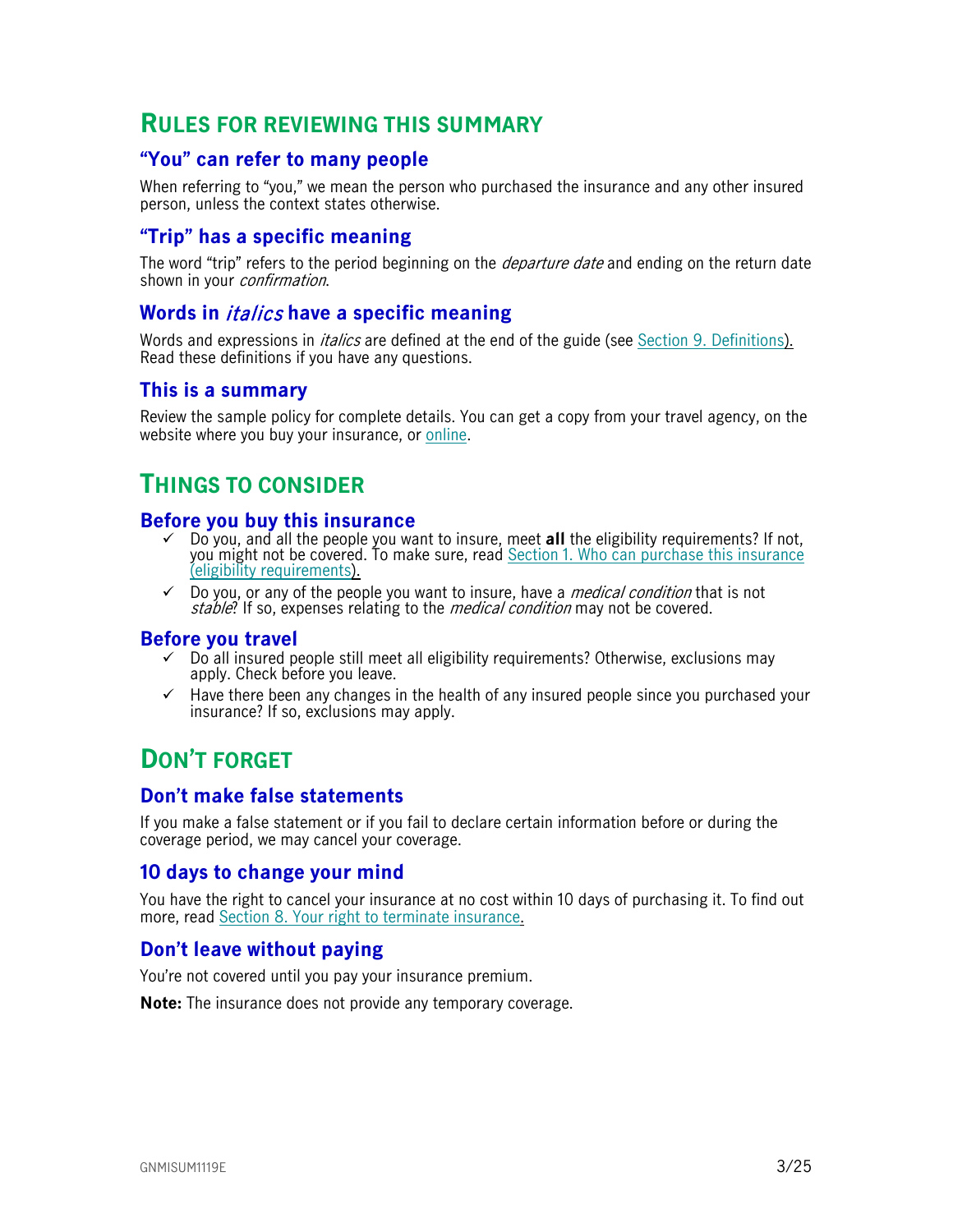## **TABLE OF CONTENTS**

|    |                                                                                                                                           | 2                                   |
|----|-------------------------------------------------------------------------------------------------------------------------------------------|-------------------------------------|
|    |                                                                                                                                           |                                     |
|    | "You" can refer to many people<br>"Trip" has a specific meaning<br>Words in <i>italics</i> have a specific meaning<br>This is a summary   | ვ<br>ვ<br>ვ                         |
|    |                                                                                                                                           | 3                                   |
|    | Before you buy this insurance<br>Before you travel                                                                                        | $\frac{3}{3}$                       |
|    |                                                                                                                                           |                                     |
|    | Don't make false statements<br>10 days to change your mind<br>Don't leave without paying                                                  | 3<br>3<br>3                         |
| 1. |                                                                                                                                           |                                     |
|    | Requirements for purchasing this insurance<br>If you don't meet the eligibility requirements                                              | 6<br>6                              |
| 2. |                                                                                                                                           | 6                                   |
|    | You<br>Your family, if you selected the family coverage option                                                                            | 6<br>$\overline{7}$                 |
| 3. | THE LENGTH OF YOUR INSURANCE DEPENDS ON YOUR TRAVEL DATES                                                                                 |                                     |
|    | Before travelling<br>While travelling<br>Staying longer than planned?<br>Have your travel dates changed?<br>Maximum trip duration         | 7<br>$\frac{7}{7}$<br>$\frac{8}{8}$ |
| 4. |                                                                                                                                           |                                     |
| 5. |                                                                                                                                           | .9                                  |
|    |                                                                                                                                           | 9                                   |
|    | Covered maximum: amount selected for this coverage                                                                                        | 9                                   |
|    | <b>CANCELLATION BECAUSE OF A COVERED EVENT</b>                                                                                            | 9                                   |
|    | Requirements to qualify for this coverage<br>Covered events<br>Covered expenses<br>Exclusions for Cancellation because of a Covered Event | $\frac{9}{9}$<br>10<br>10           |
|    | <b>CANCELLATION FOR ANY OTHER REASON</b>                                                                                                  | 10                                  |
|    |                                                                                                                                           |                                     |
|    | Requirements to qualify for this coverage<br>Covered expenses                                                                             | 10<br>10                            |
|    |                                                                                                                                           | 10                                  |
|    | Requirements to qualify for this coverage<br>Covered events<br>Covered expenses<br>Exclusions for Trip Interruption                       | 10<br>10<br>11<br>11                |
|    | <b>LOST VACATION</b>                                                                                                                      | 12 <sup>2</sup>                     |
|    | Requirements to qualify for this coverage<br>Covered events<br>Benefit payable                                                            | $\frac{12}{12}$<br>12               |
|    |                                                                                                                                           | 12                                  |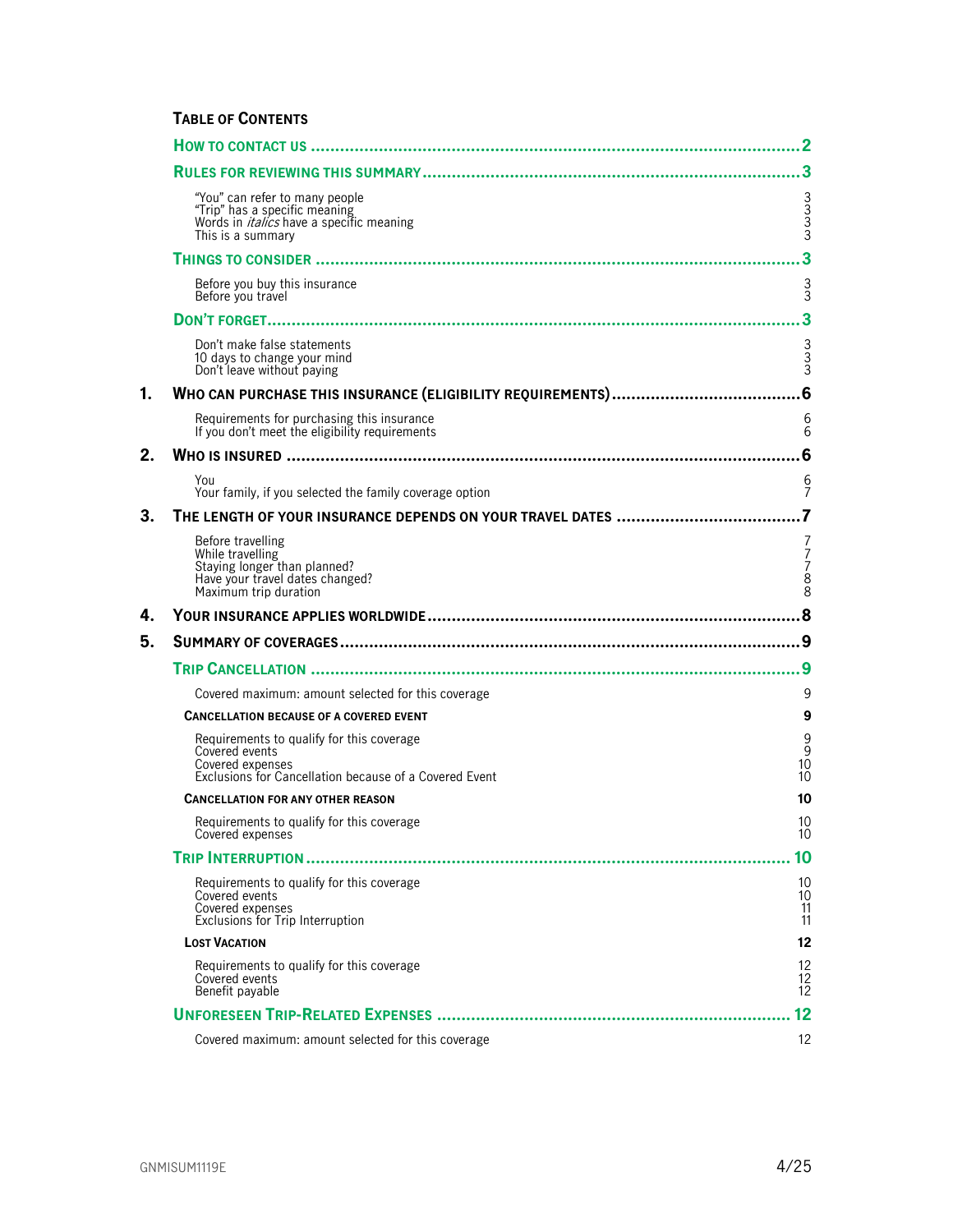|    | <b>MISCONNECTION OR TRAVEL DISRUPTION</b>                                                                                                                                                                                                               | 12                           |
|----|---------------------------------------------------------------------------------------------------------------------------------------------------------------------------------------------------------------------------------------------------------|------------------------------|
|    | Requirements to qualify for this coverage<br>Covered events<br>Covered expenses<br>Exclusions for Misconnection or Travel Disruption                                                                                                                    | 12<br>12<br>13<br>13         |
|    | <b>DELAYED RETURN</b>                                                                                                                                                                                                                                   | 13                           |
|    | Requirements to qualify for this coverage<br>Covered events<br>Covered expenses<br><b>Exclusions for Delayed Return</b>                                                                                                                                 | 13<br>13<br>13<br>13         |
|    | <b>TRAVEL SUPPLIER BANKRUPTCY (SUPPLIER DEFAULT)</b>                                                                                                                                                                                                    | 14                           |
|    | Requirements to qualify for this coverage<br>Covered expenses<br>Covered maximum: \$3,500 to \$7,500<br>Aggregate compensation limit<br>Exclusions for Travel Supplier Bankruptcy (Supplier Default)                                                    | 14<br>14<br>14<br>14<br>14   |
|    | EXCLUSIONS FOR TRIP CANCELLATION, TRIP INTERRUPTION, AND UNFORESEEN TRIP-RELATED<br><b>EXPENSES</b>                                                                                                                                                     | 15                           |
|    |                                                                                                                                                                                                                                                         | 16                           |
|    | Requirements to qualify for this coverage<br>Covered events<br>Maximum benefit<br>Exclusions Flight & Travel Accident                                                                                                                                   | 16<br>16<br>17<br>17         |
|    |                                                                                                                                                                                                                                                         | 18                           |
|    | <b>BAGGAGE INSURANCE</b>                                                                                                                                                                                                                                | 18                           |
|    | Requirements to qualify for this coverage<br>Covered expenses<br>Exclusions for Baggage Insurance                                                                                                                                                       | 18<br>18<br>19               |
|    |                                                                                                                                                                                                                                                         | 19                           |
|    | Covered expenses<br>Aggregate compensation limit<br>Exclusions for Act of Terrorism Coverage                                                                                                                                                            | 19<br>19<br>19               |
| 6. |                                                                                                                                                                                                                                                         | 20                           |
|    | What is included in the premium<br>Other fees and costs                                                                                                                                                                                                 | 20<br>20                     |
| 7. | <b>HOW TO MAKE A CLAIM.</b>                                                                                                                                                                                                                             | 21                           |
|    |                                                                                                                                                                                                                                                         | 21                           |
|    | Supporting receipts and documents<br>We pay within 30 days if your claim is approved                                                                                                                                                                    | 21<br>21                     |
|    | YOUR LEGAL RIGHTS IF YOU DISAGREE WITH OUR DECISION OR WANT TO FILE A COMPLAINT                                                                                                                                                                         | 22                           |
|    | You can ask us to reconsider your claim<br>1.<br>You can contact the OmbudService for Life & Health Insurance<br>2.<br>Quebec residents can contact the Autorité des marchés financiers<br>3.<br>You can appeal our decision in court<br>4 <sup>1</sup> | $^{22}_{22}$<br>$^{22}_{22}$ |
| 8. |                                                                                                                                                                                                                                                         | 22                           |
|    | Within 10 days after purchasing your insurance: full refund<br>No refund in other cases                                                                                                                                                                 | $^{22}_{22}$                 |
| 9. |                                                                                                                                                                                                                                                         | 23                           |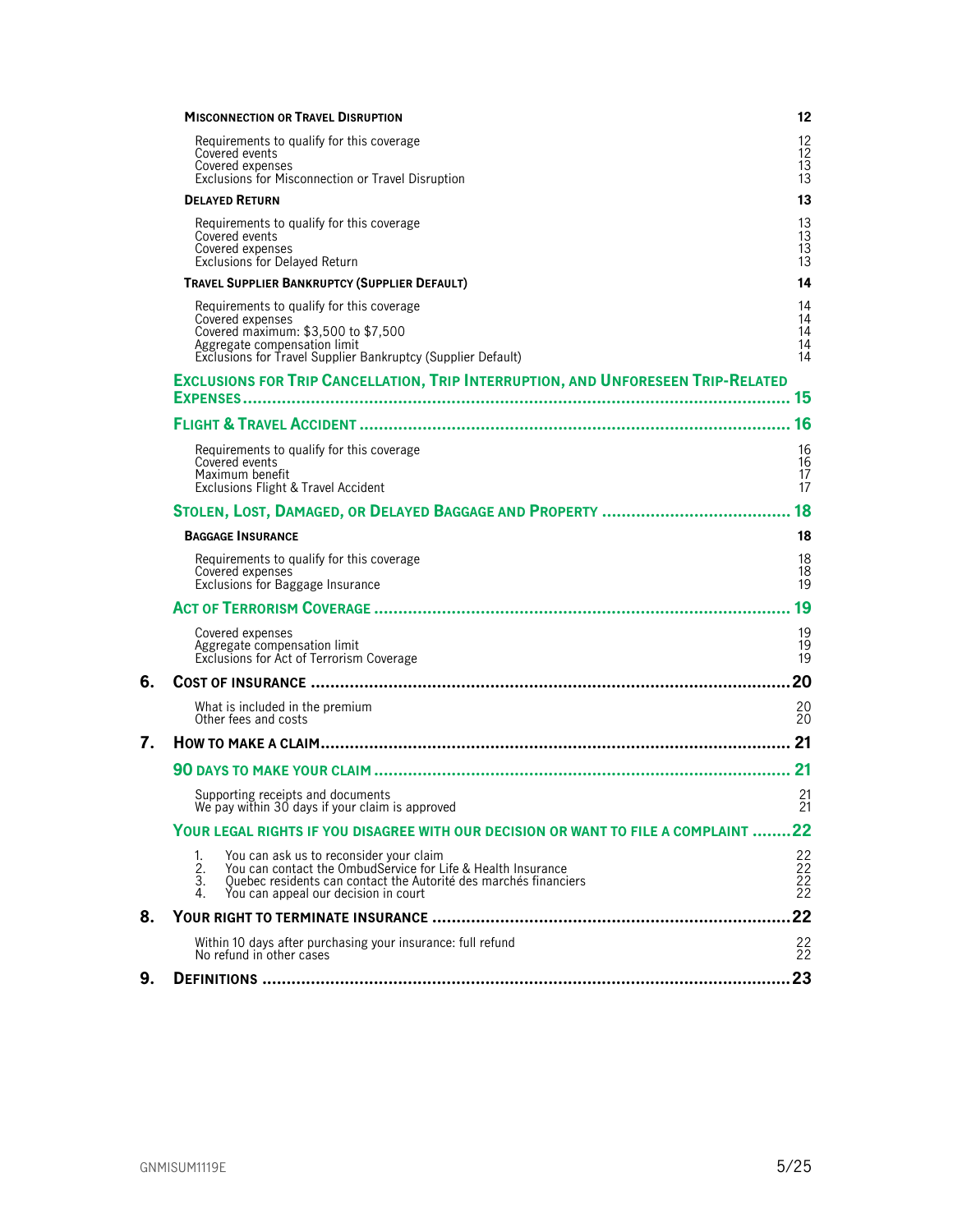# <span id="page-5-0"></span>**1. WHO CAN PURCHASE THIS INSURANCE (ELIGIBILITY REQUIREMENTS)**

## <span id="page-5-1"></span>**Requirements for purchasing this insurance**



You can purchase this insurance if you, and any people you want to insure, meet all the following requirements:

- $\checkmark$  You live in Canada.
- $\checkmark$  You purchased this travel insurance for the entire duration of your trip.

You are not eligible for this coverage if:

- **x** You were advised by a *physician* not to travel.
- x You have been diagnosed with a terminal illness with less than 6 months to live.
- You have a kidney condition that requires dialysis.
- You have used home oxygen during the 12 months before you applied for this insurance.

## <span id="page-5-2"></span>**If you don't meet the eligibility requirements**

You must meet all these requirements, and each person you want to insure must also meet them. If you don't meet the eligibility requirements:

- you will not be able to purchase the coverage; or
- we will cancel the insurance; or
- your claim will be denied.

<span id="page-5-3"></span>If you don't meet all eligibility requirements for this plan, there might be other travel insurance products with different eligibility requirements. Speak to your travel agent.

# **2. WHO IS INSURED**

<span id="page-5-4"></span>**You**

You are insured if:

- You meet all the eligibility requirements.
- You have paid the insurance premium.
- Your *confirmation* shows that you are an insured person.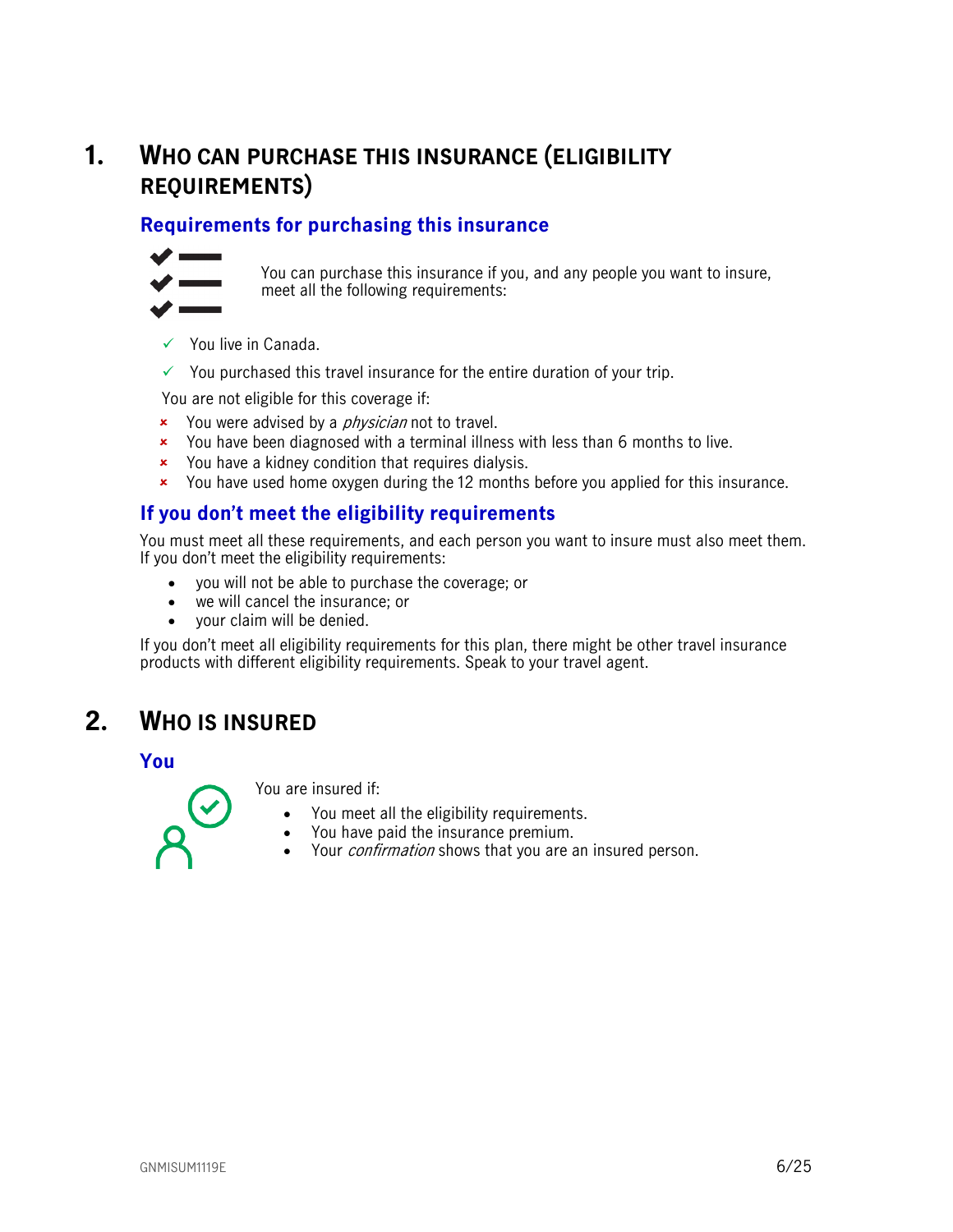## <span id="page-6-0"></span>**Your family, if you selected the family coverage option**



Your *spouse, children,* and *grandchildren* have the same coverage as you if you purchased the family coverage option.

The following people qualify under the family coverage option:

- two adults under age 60
- vour *children* or *grandchildren*, if they are 31 days old or older

#### **REQUIREMENTS**

To be eligible for family coverage, each member of your family must:

- $\checkmark$  meet all the eligibility requirements
- $\checkmark$  be named in your *confirmation*
- $\checkmark$  travel with you

<span id="page-6-1"></span>**Warning**: Family coverage is only available if each member of your family is under 60 years old

# **3. THE LENGTH OF YOUR INSURANCE DEPENDS ON YOUR TRAVEL DATES**

## <span id="page-6-2"></span>**Before travelling**

You are insured under Trip Cancellation from the moment you pay the insurance premium. Trip Cancellation coverage ends when leave your *departure point*.

## <span id="page-6-3"></span>**While travelling**

You are insured under Trip Interruption from your *departure date* until the earlier of the date you return to your *departure point* or the expiry date shown on your *confirmation*.

You are insured under all other coverages, including Unforeseen Trip Related Expenses, Flight & Travel Accident, and Stolen, Lost, Damaged, or Delayed Baggage and Property from your departure date until the earlier of the date you return *home* or the expiry date shown on your confirmation.

## <span id="page-6-4"></span>**Staying longer than planned?**

If you are extending your trip, you need to extend your insurance to remain covered. In some cases, you will receive an automatic extension.

For Trip Interruption, your coverage can be extended up to:

- 10 days in the event of an emergency
- 30 days in the event of *hospitalization*

For all coverages other than Trip Interruption and Trip Cancellation your coverage can be extended up to:

- 72 hours if your *common carrier* is delayed
- 5 days in the event of a *medical emergency* for you or your travel companion
- the entire duration of *hospitalization*, and up to 5 days after discharge from the *hospital* if you or your travel companion are hospitalized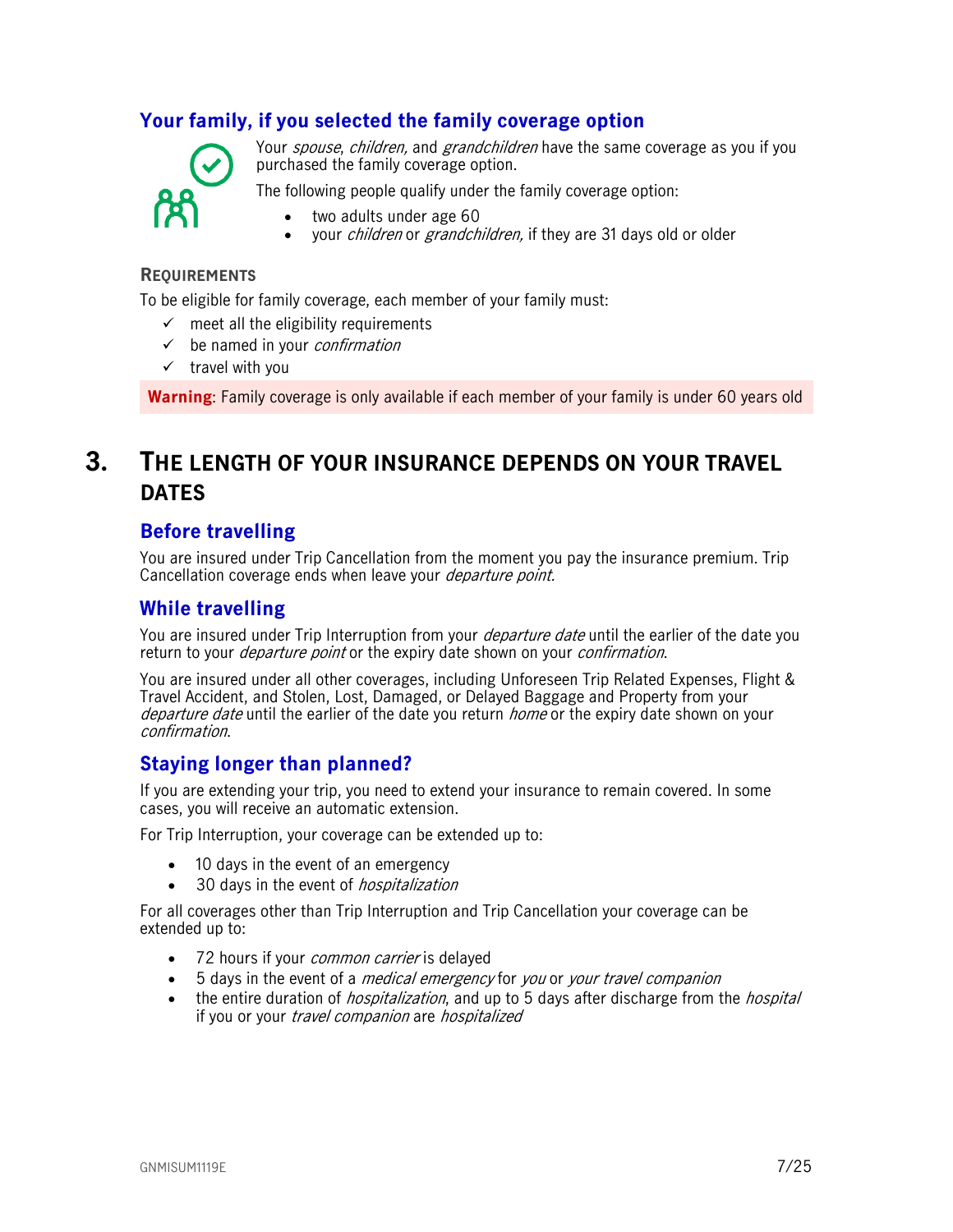## <span id="page-7-0"></span>**Have your travel dates changed?**

#### **ADJUST THE LENGTH OF YOUR INSURANCE**

Your insurance must cover the entire duration of your trip. If you leave earlier or come back later than planned, contact your travel agency to adjust the duration of your coverage.

**Important:** In some cases, you must get authorization from the Assistance Centre to change your insurance. For example, if a *medical condition* first appeared after you purchased the insurance or if you already have a claim in progress

Note: For more information about increasing your Trip Cancellation coverage for additional prepaid travel arrangements prior to your *departure date*, or if you plan to extend your trip, see the [sample policy.](https://www.igoinsured.com/travelcontent/?file=MS-MC_MS-GCX_policyNMED.pdf)

## <span id="page-7-1"></span>**Maximum trip duration**

Maximum trip duration, including any extensions, is:

<span id="page-7-2"></span>• 365 days

# **4. YOUR INSURANCE APPLIES WORLDWIDE**

Your insurance applies worldwide.



**Warning:** Exclusions may apply if the Government of Canada issues an advisory against travel to a certain region or country.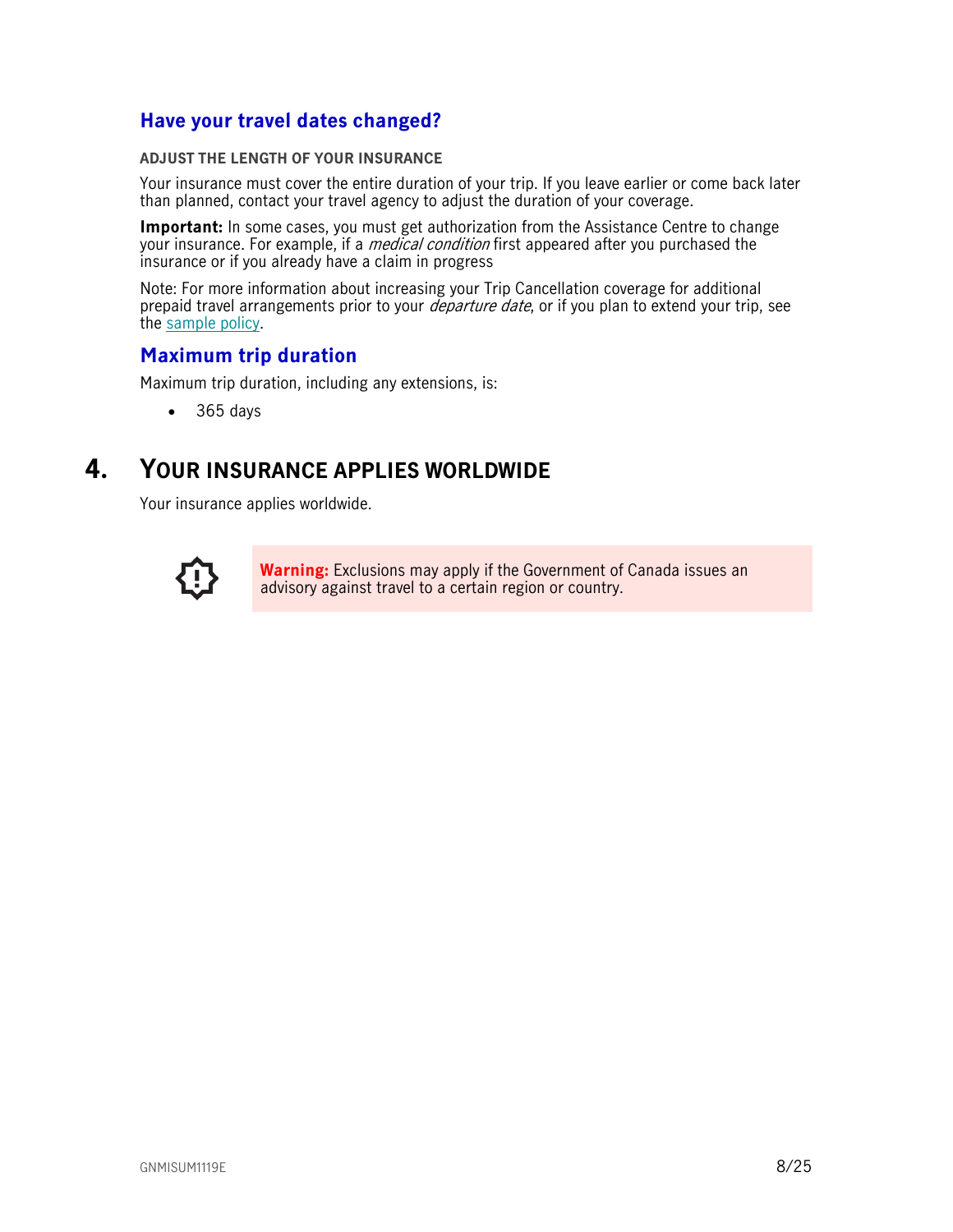# <span id="page-8-0"></span>**5. SUMMARY OF COVERAGES**

# <span id="page-8-1"></span>**TRIP CANCELLATION**

Your Trip Cancellation insurance covers you in two ways:

- if you cancel your trip because of a covered event
- if you must cancel your trip for any other reason

## <span id="page-8-2"></span>**Covered maximum: amount selected for this coverage**

We pay up to the amount you selected for this coverage, for all covered expenses combined. This means you can never receive a payment greater than the coverage amount.

To have full coverage, you should select an insurance amount that covers the total value of the non-refundable portion of your trip, including cancellation or change fees.

## <span id="page-8-3"></span>**CANCELLATION BECAUSE OF A COVERED EVENT**

If you cancel your trip for an event covered under this insurance, we pay up to 100% of your nonrefundable booking fees, up to the maximum covered amount.

## <span id="page-8-4"></span>**Requirements to qualify for this coverage**

- You cancel your trip because of an event included in the covered events.
- $\checkmark$  You must cancel your trip by contacting your *travel supplier* on the day of the event causing the cancellation, or on the next business day.

## <span id="page-8-5"></span>**Covered events**

Below is a summary of covered events. Some events may also apply to your *travel companion*. For a full list and more details, see the [sample policy.](https://www.igoinsured.com/travelcontent/?file=MS-MC_MS-GCX_policyNMED.pdf)

- $\checkmark$  An event that is related to your own health, or to the health of a member of your immediate family, your key person, or the person you are staying with at your destination. For example, you have a *medical emergency*, or you are quarantined.
- $\checkmark$  Pregnancy, complications of pregnancy during the first 31 weeks, or adoption, in some cases.
- $\checkmark$  Death. For example, if you, a member of your *immediate family*, or your *key person* dies, or if the person you are staying with at your location dies.
- $\checkmark$  If obligations related to your work, to a legal summons, or to your studies prevent your from leaving. For example, if you lose your job, or must attend a trial, or take an exam during your trip.
- $\checkmark$  The business event that is your primary reason for your trip is cancelled.
- $\checkmark$  An event related to your travel documents (passport or travel visa) prevents you from travelling. For example, if you don't receive your travel visa.
- $\checkmark$  A natural disaster affects your home, your office, or your destination accommodations, or if the Canadian authorities issue a travel advisory for your destination after you have purchased your insurance.
- $\checkmark$  Hijacking. For example, if you, your spouse, your travel companion or your travel companion's spouse are hijacked.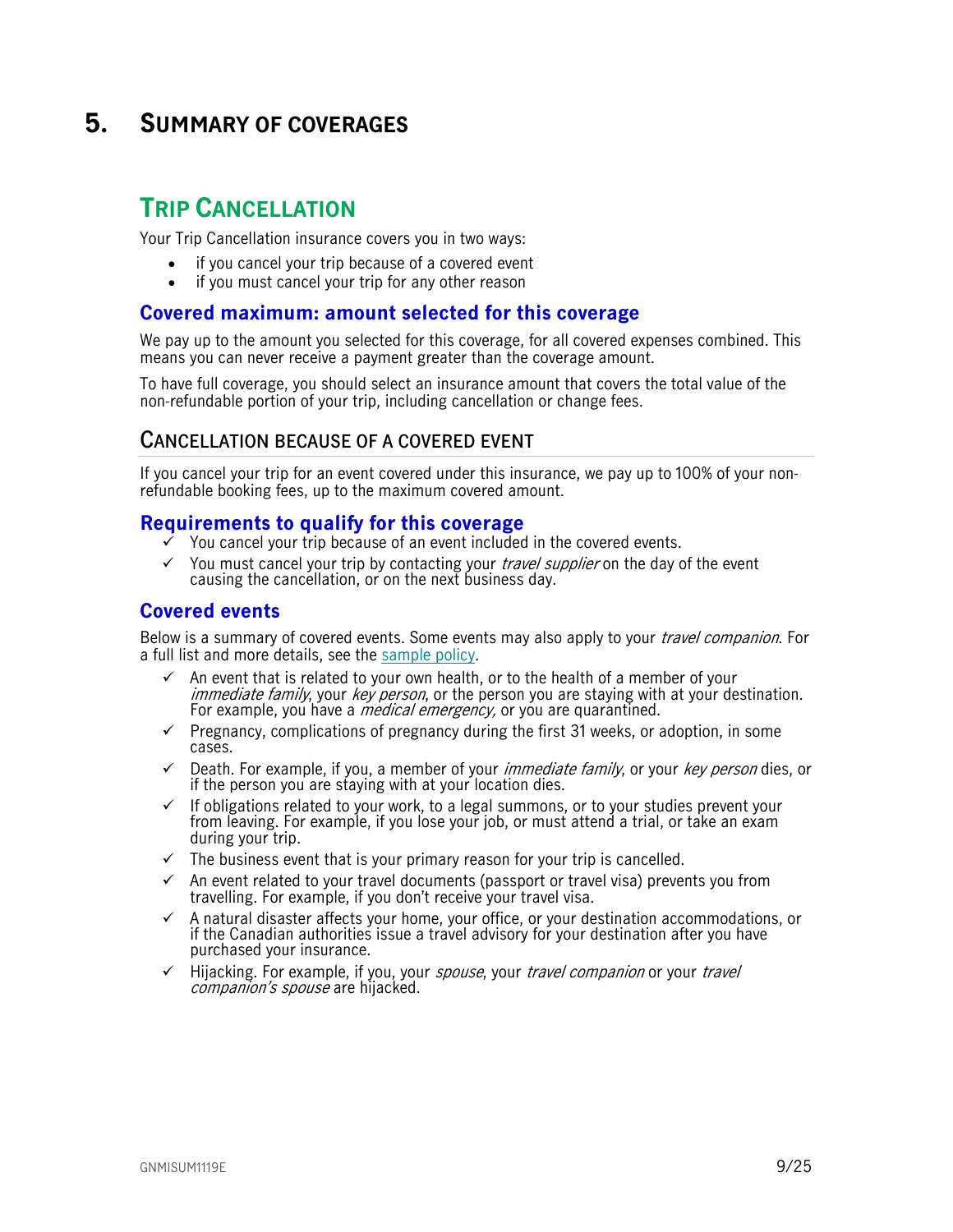## <span id="page-9-0"></span>**Covered expenses**

Below is an overview of covered expenses and applicable limits.

#### **IF YOU DECIDE NOT TO LEAVE**

Non-refundable portion of your trip 100% and the state of the state of the 100% of the 100% of the 100% of the  $100\%$ 

#### **IF YOU DECIDE TO LEAVE WITHOUT YOUR TRAVEL COMPANION**

Difference in price for your next occupancy charges if your *travel companion* cancels their trip and you leave on your own. For example, if you are charged a single supplement for your accommodations. 100%

## <span id="page-9-1"></span>**Exclusions for Cancellation because of a Covered Event**

See [Exclusions for Trip Cancellation, Trip Interruption, and Unforeseen Trip-Related Expenses.](#page-14-0)

## <span id="page-9-2"></span>**CANCELLATION FOR ANY OTHER REASON**

If you must cancel your trip for any other reason we pay up to 50% of your non-refundable booking fees.

## <span id="page-9-3"></span>**Requirements to qualify for this coverage**

- You purchased your insurance within 72 hours of making an initial payment on your travel arrangements or before cancellation fees apply to your booking.
- $\checkmark$  If you cancel your trip 14 days or more before your *departure date.*

## <span id="page-9-4"></span>**Covered expenses**

Below is an overview of covered expenses and applicable limits.

**IF YOU DECIDE TO CANCEL**

<span id="page-9-5"></span>Any non-refundable portion of your trip 50%

# **TRIP INTERRUPTION**

If you must return to your *departure point* or go directly to your next destination, we pay certain non-refundable expenses for the portion of the trip you were unable to take.

#### <span id="page-9-6"></span>**Requirements to qualify for this coverage**

A covered event forces you to interrupt your trip or forces your *travel companion* to interrupt their trip.

## <span id="page-9-7"></span>**Covered events**

Below is a summary of covered events.

Some events may also apply to your *travel companion*. For a full list and more details, see the [sample policy.](https://www.igoinsured.com/travelcontent/?file=MS-MC_MS-GCX_policyNMED.pdf)

- An event that is related to your own health, or to the health of a member of your immediate family, your key person, or the person you are staying with at your destination. For example, you have a *medical emergency*, or you are quarantined.
- $\checkmark$  Pregnancy, complications of pregnancy during the first 31 weeks, or adoption, in some cases.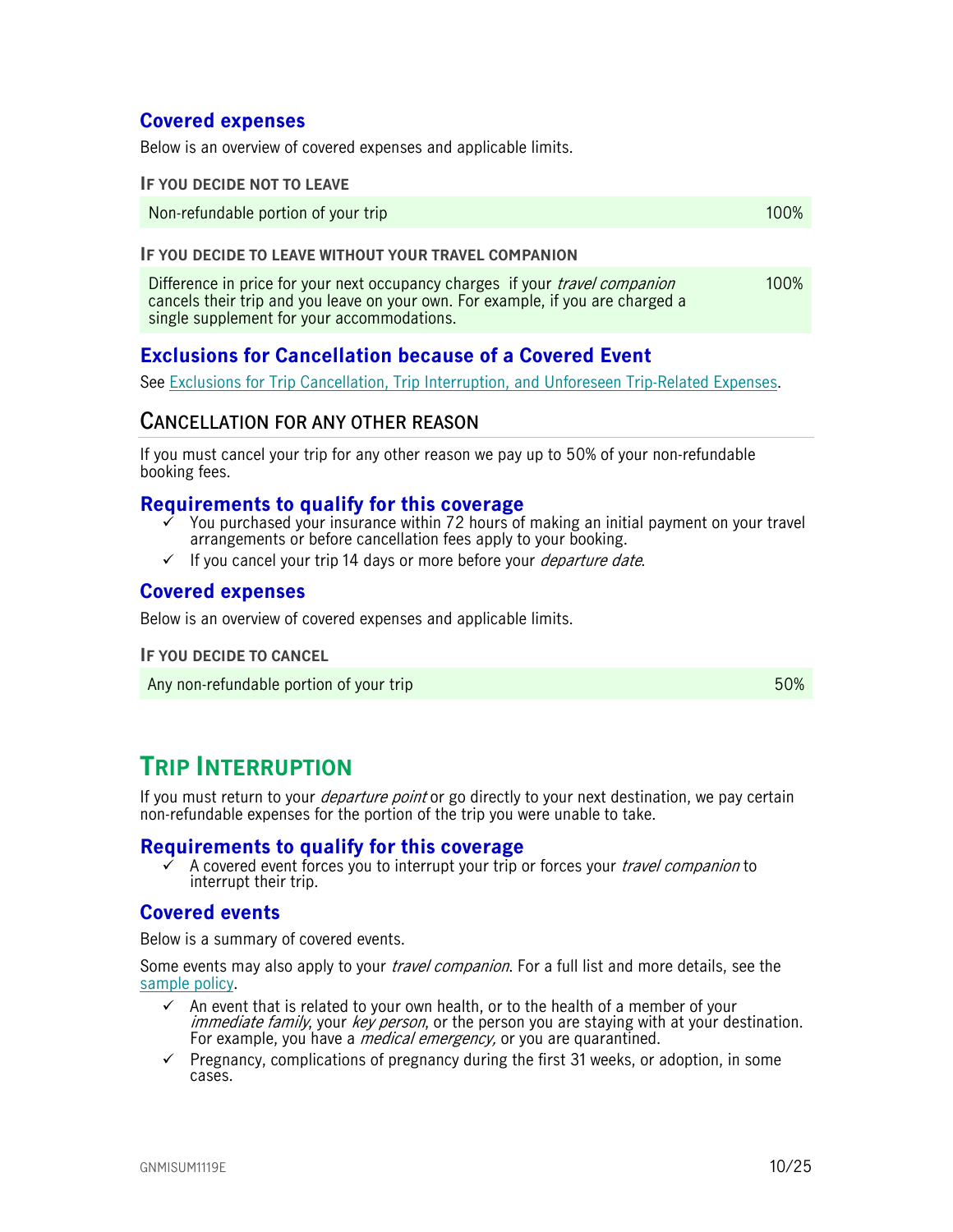- $\checkmark$  Death. For example, if you, a member of your *immediate family*, or your *key person* dies, or if the person you are staying with at your location dies.
- $\checkmark$  If obligations related to your work, to a legal summons, or to your studies require you to return home from your trip. For example, if you lose your job, must attend a trial, or must take an exam during your trip.
- $\checkmark$  An event related to your travel documents (passport or travel visa) prevents you from travelling. For example, if you don't receive your travel visa.
- $\checkmark$  A natural disaster affects your home, your office, or your destination accommodations, or if the Canadian authorities issue a travel advisory for your destination after you have purchased your insurance.
- $\checkmark$  You lose 30% of your trip or more because of poor weather conditions, earthquakes, or volcanoes.
- $\checkmark$  Hijacking. For example, if you, your spouse, your travel companion or your travel companion's spouse are hijacked.

## <span id="page-10-0"></span>**Covered expenses**

Below is an overview of covered expenses and applicable limits. For a full list, see the [sample](https://www.igoinsured.com/travelcontent/?file=MS-MC_MS-GCX_policyNMED.pdf)  [policy.](https://www.igoinsured.com/travelcontent/?file=MS-MC_MS-GCX_policyNMED.pdf)

#### **EXPENSES THAT ARISE FROM TRIP INTERRUPTION**

| Any unused portion of your trip that is non-refundable and<br>non-transferable to another travel date                                                                              | 100%                                     |
|------------------------------------------------------------------------------------------------------------------------------------------------------------------------------------|------------------------------------------|
| <b>Warning:</b> We don't pay for the return ticket you purchased, but we cover the additional cost of<br>your airfare to return to your <i>departure point</i> .                   |                                          |
| Accommodations and other expenses such as meals, taxis,<br>phone calls, Internet, vehicle rental                                                                                   | \$350 per day, to a maximum of<br>2 days |
| Costs for missed activities such as ski or golf package,<br>cruise ship activities.                                                                                                | \$100/day<br>\$500 maximum               |
| Additional cost of same-class airfare to travel to your next<br>destination or to return to your <i>departure point</i>                                                            | 100%                                     |
| Additional cost of same-class one-way airfare in the event of<br>an emergency in your <i>immediate family (hospitalization,</i><br>death) to return to your <i>departure point</i> | 100%                                     |
| Travel and accommodation costs while waiting for<br>replacement travel documents that were lost or stolen                                                                          | \$200                                    |
| Difference in price for your accommodations if your <i>travel</i><br><i>companion</i> cancels their trip and you leave on your own                                                 | 100%                                     |

#### **FUNERAL ARRANGEMENT EXPENSES IN THE CASE OF DEATH WHILE TRAVELLING**

| Travel expenses for someone to identify your body            | Economy class airfare + \$300 |
|--------------------------------------------------------------|-------------------------------|
| Preparation of your body, burial, or cremation where you die | \$5,000                       |
| Repatriation of your body or ashes                           | $100\%$                       |

## <span id="page-10-1"></span>**Exclusions for Trip Interruption**

See [Exclusions for Trip Cancellation, Trip Interruption, and Unforeseen Trip-Related Expenses.](#page-14-0)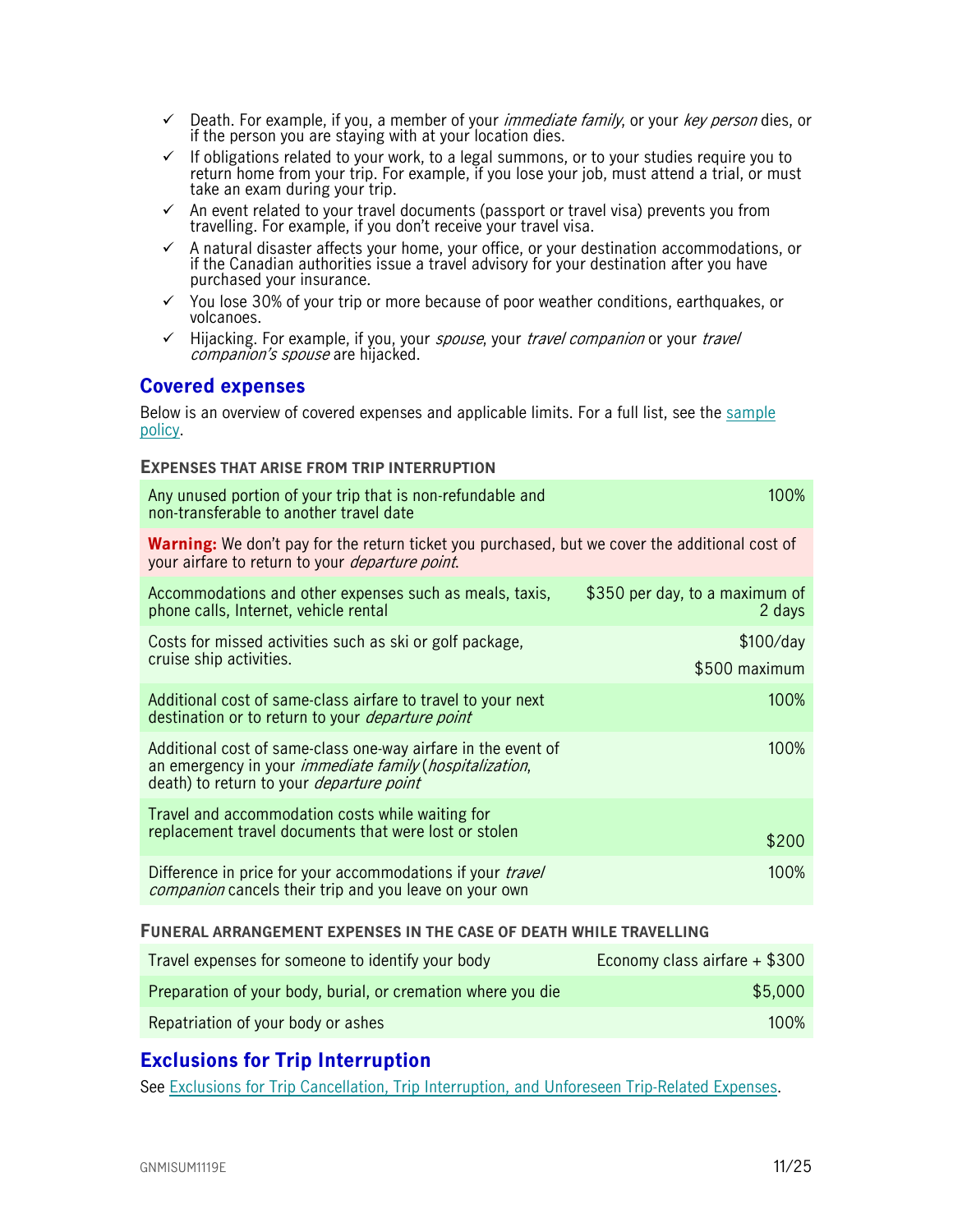## <span id="page-11-0"></span>**LOST VACATION**

If you are forced to return *home* before the scheduled return date, we provide you with a vacation voucher to book another trip.

#### <span id="page-11-1"></span>**Requirements to qualify for this coverage**

- The event that forces you to interrupt your trip is included among the covered events.
- $\checkmark$  You miss at least 70% of your package tour because of the event.

#### <span id="page-11-2"></span>**Covered events**

Hospitalization or death of a member of your *immediate family*, a close friend, or your *key* person who is not travelling with you.

## <span id="page-11-3"></span>**Benefit payable**

<span id="page-11-4"></span>Personal voucher to book another trip (must be used no later than 6 months after your earlier return) \$750

# **UNFORESEEN TRIP-RELATED EXPENSES**

## <span id="page-11-5"></span>**Covered maximum: amount selected for this coverage**

To have full coverage, you should select an insurance amount that covers the total value of the non-refundable portion of your trip.

## <span id="page-11-6"></span>**MISCONNECTION OR TRAVEL DISRUPTION**

If you miss your connection because of a covered event, we cover certain expenses so that you can continue your trip

We pay certain extra charges you must incur if you or your *travel companion* are delayed.

## <span id="page-11-7"></span>**Requirements to qualify for this coverage**

- One of the covered events applies to you
- $\checkmark$  If your travel arrangements included enough connection time based on your *travel* supplier's guidelines.
- $\checkmark$  Despite the missed connection or delay, you reasonably attempted to continue your trip or make up for the delay

## <span id="page-11-8"></span>**Covered events**

Below is a summary of covered events. Some events may also apply to your *travel companion*. For a full list, see the [sample policy.](https://www.igoinsured.com/travelcontent/?file=MS-MC_MS-GCX_policyNMED.pdf)

- $\checkmark$  Missed connection caused by a delay or schedule change by your *common carrier*.
- $\checkmark$  Delay of 6 hours on your way to your destination or on your way *home* (or on your *travel* companion's way) caused by a delay, schedule change or cancellation by your *common carrier*.
- $\checkmark$  Missed connection caused by a flight
- $\checkmark$  Missed connection due to mistaken identity when clearing customs or security controls
- $\checkmark$  Missed connection because your cruise ship is delayed or re-routed due to a passenger's medical emergency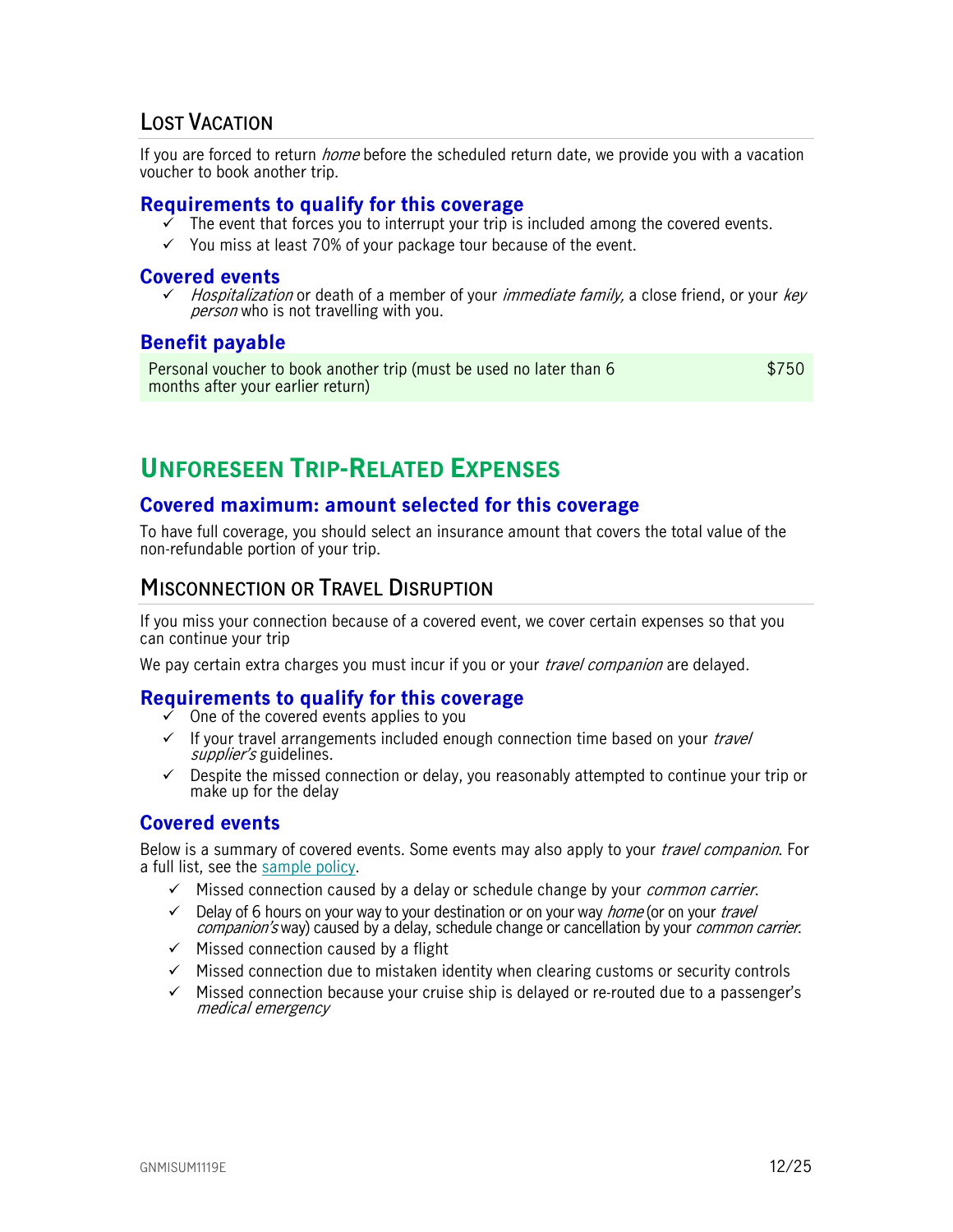## <span id="page-12-0"></span>**Covered expenses**

Below is an overview of covered expenses and applicable limits.

| Any unused, non-refundable portion of your trip, and additional cost of<br>your same-class airfare to travel to the next destination | \$2,000              |
|--------------------------------------------------------------------------------------------------------------------------------------|----------------------|
| Additional cost of accommodation and other expenses (meals, taxis,                                                                   | $$350$ per day, to a |
| phone calls)                                                                                                                         | maximum of \$700     |

## <span id="page-12-1"></span>**Exclusions for Misconnection or Travel Disruption**

See [Exclusions for Trip Cancellation, Trip Interruption, and Unforeseen Trip-Related Expenses.](#page-14-0)

# <span id="page-12-2"></span>**DELAYED RETURN**

If you are forced to return *home* later than planned, we pay certain expenses for transportation, accommodations, meals, and other additional expenses.

## <span id="page-12-3"></span>**Requirements to qualify for this coverage**

- One of the covered events applies to you
- $\checkmark$  The event forces you to return *home* after the scheduled return date shown in your confirmation.

## <span id="page-12-4"></span>**Covered events**

Below is a summary of covered events. For more information, see the [sample policy.](https://www.igoinsured.com/travelcontent/?file=MS-MC_MS-GCX_policyNMED.pdf)

- $\checkmark$  You have a *medical emergency* and an attending *physician* at your location recommends that you postpone your return.
- $\checkmark$  A member of your *immediate family*, your *travel companion* or a *key person* has a *medical* emergency or dies at your location.

## <span id="page-12-5"></span>**Covered expenses**

Below is an overview of covered expenses and applicable limits. We pay these expenses at reasonable and customary amounts. For a full list, see the [sample policy.](https://www.igoinsured.com/travelcontent/?file=MS-MC_MS-GCX_policyNMED.pdf)

**Important**: We cover these expenses only for the period during which you are unable to travel, up to the amount shown.

| Additional cost of your same-class airfare to return to your<br>departure point           | 100% |
|-------------------------------------------------------------------------------------------|------|
| Accommodations and other expenses (meals, taxis, phone calls) \$350 per day, to a maximum |      |

## <span id="page-12-6"></span>**Exclusions for Delayed Return**

See [Exclusions for Trip Cancellation, Trip Interruption, and Unforeseen Trip-Related Expenses.](#page-14-0)

of \$3,500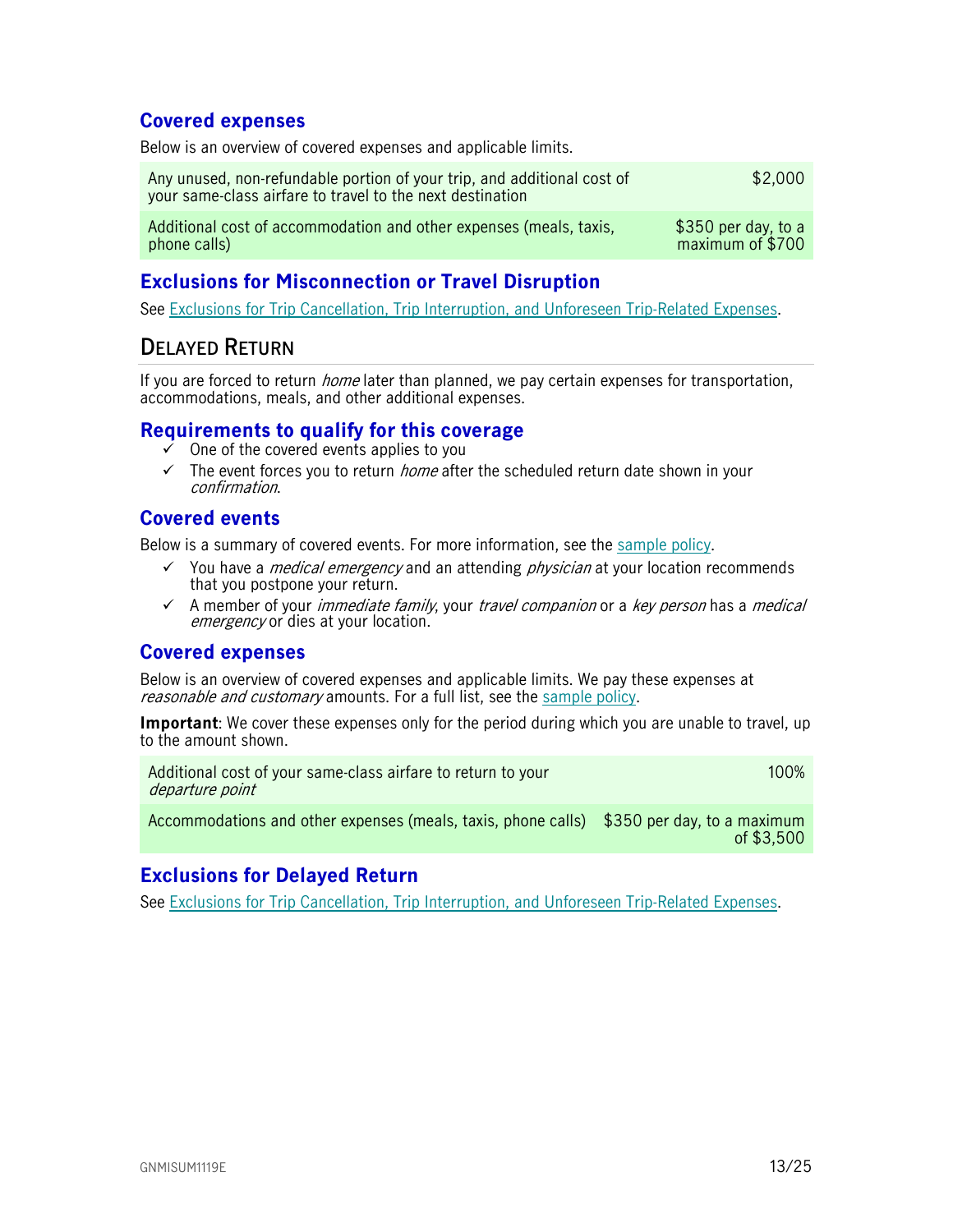# <span id="page-13-0"></span>**TRAVEL SUPPLIER BANKRUPTCY (SUPPLIER DEFAULT)**

If your tour operator, airline, ground transport provider, or other *travel supplier* fails to provide you with the *travel services* you purchased, we pay expenses for the unused portion of your trip.

## <span id="page-13-1"></span>**Requirements to qualify for this coverage**

You must satisfy all the following requirements:

- $\checkmark$  The *travel supplier* you purchased your trip from is bankrupt or insolvent.
- $\checkmark$  Because of bankruptcy or insolvency, the supplier does not provide you with the *travel* services you booked.
- $\checkmark$  You can't get a refund for the expenses you incurred to book those services. If a compensation fund exists, apply to that fund first.

## <span id="page-13-2"></span>**Covered expenses**

Below is an overview of covered expenses and applicable limits.

#### **BEFORE YOU LEAVE**

| Any portion of your trip that is non-refundable and<br>non-transferable to another travel date                                                                   | 100%   |
|------------------------------------------------------------------------------------------------------------------------------------------------------------------|--------|
| <b>AFTER YOUR DEPARTURE</b>                                                                                                                                      |        |
| Any unused, non-refundable portion of your trip                                                                                                                  | 100%   |
| <b>Warning:</b> We don't pay for the return ticket you purchased, but we cover the additional cost of<br>your airfare to return to your <i>departure point</i> . |        |
| Additional cost of your economy class airfare to travel to<br>your next destination or return to your <i>departure point</i>                                     | 100%   |
| \$200 per day, to a maximum of<br>Accommodations and other expenses (meals, taxis, phone<br>calls)                                                               | 3 davs |

## <span id="page-13-3"></span>**Covered maximum: \$3,500 to \$7,500**

We pay up to \$3,500 per trip for single coverage. If two or more people are insured (for example, if you have family coverage) we pay up to \$7,500 total.

## <span id="page-13-4"></span>**Aggregate compensation limit**

Coverage is limited to \$1,000,000 in the event of default by one *travel supplier*. Coverage is limited to \$3,000,000 in the event of default by two or more *travel suppliers*. These limits apply to all the claims we receive in any calendar year. If we receive claims greater than this aggregate limit, we reduce the claims so that each can be paid. For more information, see the [sample policy.](https://www.igoinsured.com/travelcontent/?file=MS-MC_MS-GCX_policyNMED.pdf)

## <span id="page-13-5"></span>**Exclusions for Travel Supplier Bankruptcy (Supplier Default)**

We do not pay expenses and losses in the event of default by your *travel supplier*:

- if you can get a refund from another source, such as a federal or provincial compensation fund
- you knew or should have known that the supplier was bankrupt or insolvent, or that the supplier had already applied for creditor protection, when you made your booking or purchased your insurance
- **\*** the supplier is a travel agent, travel agency, or travel broker
- For more information, see the [sample policy.](https://www.igoinsured.com/travelcontent/?file=MS-MC_MS-GCX_policyNMED.pdf)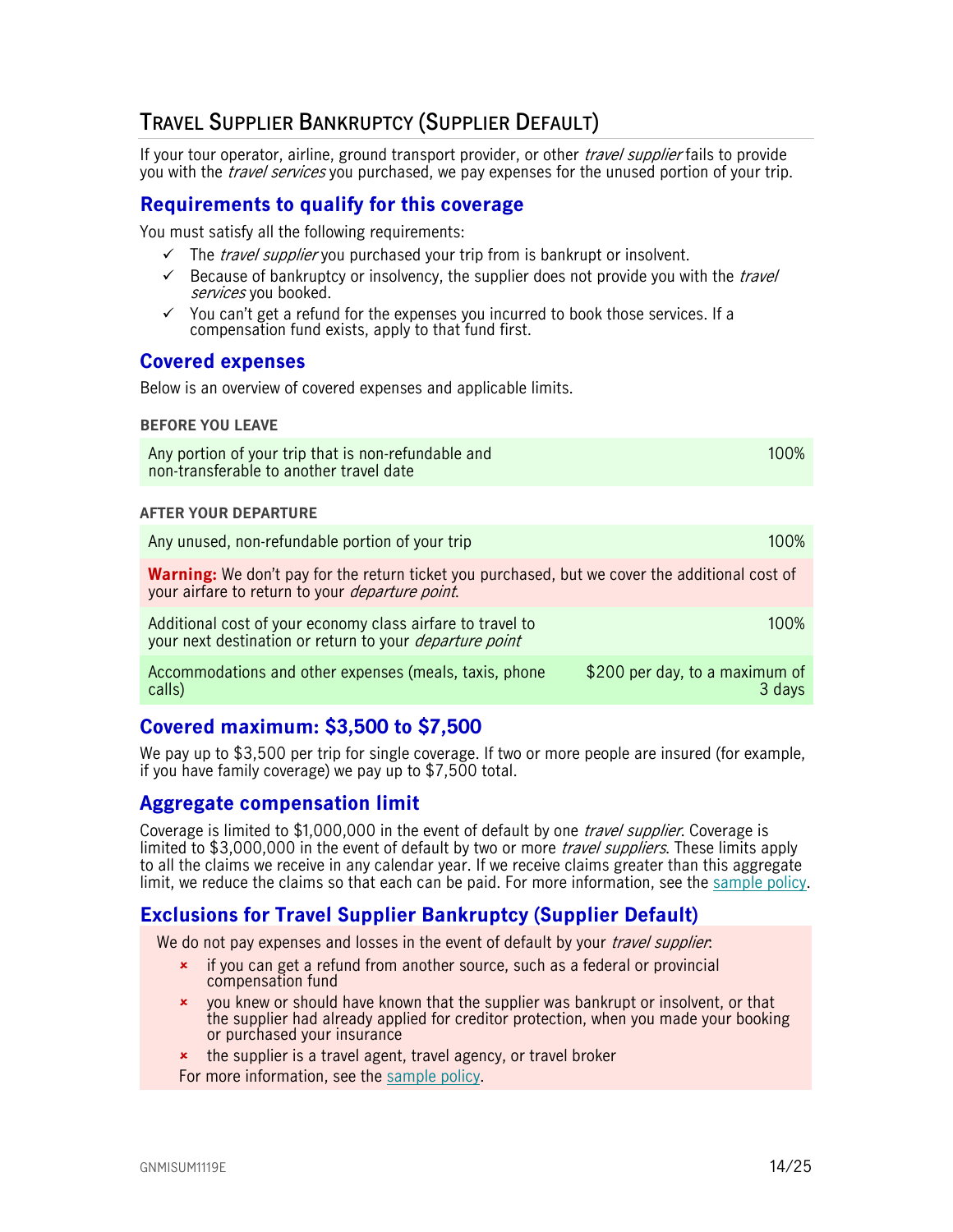# <span id="page-14-0"></span>**EXCLUSIONS FOR TRIP CANCELLATION, TRIP INTERRUPTION, AND UNFORESEEN TRIP-RELATED EXPENSES**

Below is an overview of the main exclusions. For a full list of exclusions, see the [sample policy.](https://www.igoinsured.com/travelcontent/?file=MS-MC_MS-GCX_policyNMED.pdf)

#### **EXPENSES RELATING TO YOUR HEALTH BEFORE YOUR TRIP**

We do not any cover expenses relating to a *medical condition* if:

**x** you knew or should have known that you would need *treatment* during your trip

We will not cover any expenses relating to a *medical condition* if:

- you purchased coverage of less than \$20,000 and any medical condition relating to you, your spouse or your children was not stable for 3 months before your purchase date
- you purchased coverage of \$20,000 or more, and any medical condition relating to you, a member of your immediate family, your key person, or the person whose guest you are during your trip was not stable for 12 months before your purchase date

#### **EXPENSES RELATED TO THE MEDICAL CONDITION OF THE PERSON YOU ARE VISITING**

**EXECT** We do not pay any expenses related to the *medical condition* or death of a sick person, when the purpose of your trip is to visit the sick person.

#### **EXPENSES RELATED TO CERTAIN BEHAVIOURS**

- **x** situations related to abusive consumption of drugs, alcohol, medications, or other substances
- **\*** committing or attempting to commit a crime or an illegal act
- self-inflicted injuries, unless medical evidence establishes that they are related to a mental health illness
- **\*** committing fraud, or deliberately hiding or distorting information

#### **EXPENSES RELATED TO MINOR MENTAL OR EMOTIONAL DISORDERS (ANXIETY)**

We cover expenses related to *stable* mental or emotional disorders.

**EXECT** However, we do not cover expenses related to a condition where your *treatment* includes only mild tranquillizers or mild anti-anxiety (anxiolytic) medication, or no prescription medication at all.

#### **EXPENSES RELATED TO PREGNANCY**

Travel in the final months of your pregnancy and in the months following childbirth can be hazardous to both your health and the health of your *child*.

We do not cover the following expenses:

- expenses related to managing pregnancy (prenatal and postnatal care)
- $\frac{1}{2}$  expenses related to the birth of a *child* during the trip

We do not cover expenses related to your pregnancy if they are incurred 9 weeks before or after the expected delivery date. For example:

- $\frac{1}{\epsilon}$  If you give birth during your trip
- **x** If you have a *medical condition* related to your pregnancy or the after-effects of childbirth and the *medical condition* causes you to incur expenses during your trip

#### **EXPENSES RELATED TO PARTICIPATING IN A HAZARDOUS SPORT OR ACTIVITY**

 For example, hang-gliding, mountain-climbing, or motorized speed contests. For more details, see the [sample policy.](https://www.igoinsured.com/travelcontent/?file=MS-MC_MS-GCX_policyNMED.pdf)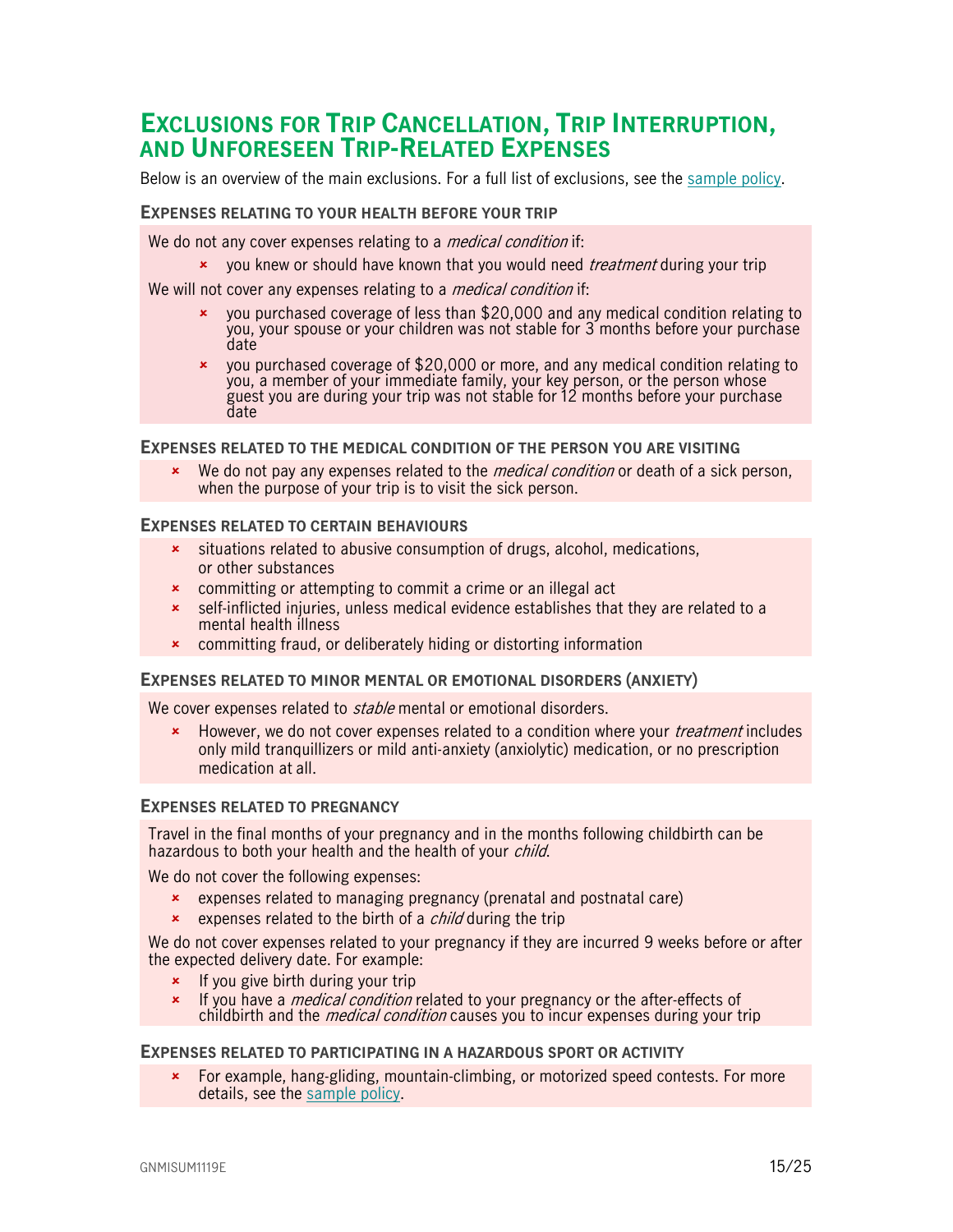#### **EXPENSES RELATED TO FORESEEN EVENTS**

\* if you knew or should have known that an event might prevent you from travelling when you purchased your insurance

#### **EXPENSES RESULTING FROM OF AN ACT OF WAR OR AN ACT OF TERRORISM**

**\*** We do not cover expenses incurred because of an *act of war*.

We cover expenses incurred because of an *act of terrorism*, but only in certain cases. For more information, see the [sample policy.](https://www.igoinsured.com/travelcontent/?file=MS-MC_MS-GCX_policyNMED.pdf)

#### **IF THE GOVERNMENT OF CANADA HAS ISSUED A FORMAL WARNING**

**\*** If the Government of Canada issues a warning for Canadians not to travel to a certain region, and the date of the warning is before the start date of your *trip* (as shown on your *confirmation*), we do not cover expenses related to a *medical condition* specific or related to this warning if you choose to travel to that region.

# <span id="page-15-0"></span>**FLIGHT & TRAVEL ACCIDENT**

If you lose a limb, if you lose your sight, hearing or speech, or if you die because of a flight or travel accident, we pay a lump-sum amount.

## <span id="page-15-1"></span>**Requirements to qualify for this coverage**

- $\bar{y}$  The accident occurs during your trip.
- $\checkmark$  If the accident is a flight accident, you must be a passenger on a plane with a ticket issued in your name.

## <span id="page-15-2"></span>**Covered events**

Within 12 months following a flight accident or travel accident:

- $\checkmark$  You die.
- $\checkmark$  You lose your sight, hearing, or speech.
- $\checkmark$  One of your limbs is severed above the wrist or ankle joint.

#### **FLIGHT ACCIDENT COVERAGE CAN APPLY EVEN IF YOU ARE NOT ON BOARD A PLANE**

This coverage also applies when your accident is related to travel in a plane, in the following instances:

- $\checkmark$  if you travel in a vehicle provided by the airline or by the airport authorities such as a train, bus, car, or boat
- $\checkmark$  if you are in an airport for arrival or departure of your flight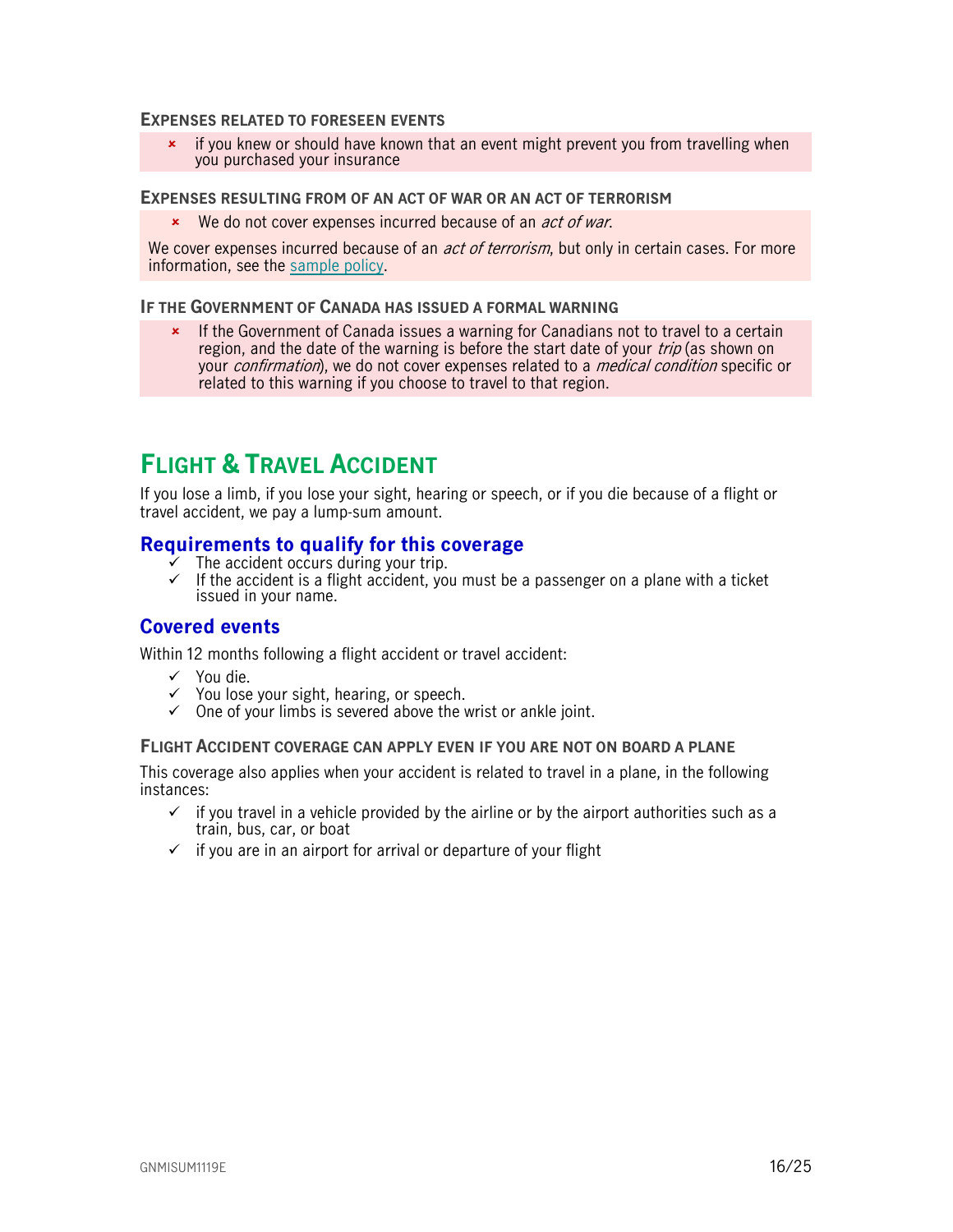## <span id="page-16-0"></span>**Maximum benefit**

If you sustain multiple *injuries* during your trip, we pay only once for the largest amount you are entitled to.

|                                                                                                       | <b>FLIGHT ACCIDENT</b> | <b>TRAVEL ACCIDENT</b> |
|-------------------------------------------------------------------------------------------------------|------------------------|------------------------|
| Loss of one limb above the wrist or ankle joint,<br>or total loss of sight in one eye                 | \$50,000               | \$25,000               |
| Loss of two limbs above the wrist or ankle<br>joint, or total loss of sight in both eyes, or<br>death | \$100,000              | \$50,000               |

## <span id="page-16-1"></span>**Exclusions Flight & Travel Accident**

Below is an overview of the main exclusions.

#### **PILOT OR CREW MEMBER OF AN AIRCRAFT**

 If you are not a passenger on a plane in the case of a flight accident. For example, if you are learning to fly or if you are a member of the flight crew.

#### **DEATH OR INJURY FROM CAUSES OTHER THAN THE FLIGHT OR TRAVEL ACCIDENT**

**\*** If your *injury* or death is related to an existing *disease* or illness

#### **EXPENSES RELATED TO CERTAIN BEHAVIOURS**

- abusing medication, drugs, or alcohol
- **x** self-inflicted *injuries* are self-inflicted, unless a *physician* certifies that the *injuries* are related to a mental disorder
- $\star$  if you or the person who will receive the insurance commits, or attempts to commit, a crime
- **\*** if you do not follow a recommended or prescribed therapy or *treatment*

#### **EXPENSES RELATED TO PARTICIPATION IN A HAZARDOUS SPORT**

 for example, hang-gliding, mountain-climbing, motorized speed contests, or participation in a sport that is your primary paid profession. For more details, see the [sample policy.](https://www.igoinsured.com/travelcontent/?file=MS-MC_MS-GCX_policyNMED.pdf)

#### **EXPENSES RELATED TO MINOR MENTAL OR EMOTIONAL DISORDERS (ANXIETY)**

We cover expenses related to *stable* mental or emotional disorders.

**EXECT** However, we do not cover expenses related to a condition where your *treatment* includes only mild tranquillizers or mild anti-anxiety (anxiolytic) medication, or no prescription medication at all.

#### **EXPENSES RESULTING FROM OF AN ACT OF WAR OR AN ACT OF TERRORISM**

We do not cover expenses incurred because of an *act of war* or an *act of terrorism*. For more information, see the [sample policy.](https://www.igoinsured.com/travelcontent/?file=MS-MC_MS-GCX_policyNMED.pdf)

#### **EXPENSES RELATED TO A MEDICAL CONDITION IF THE GOVERNMENT OF CANADA HAS ISSUED A FORMAL WARNING**

**\*** If the Government of Canada issues a warning for Canadians not to travel to a certain region, and the date of the warning is before the start date of your trip (as shown on your *confirmation*), we do not cover expenses related to a *medical condition* specific or related to this warning if you choose to travel to that region.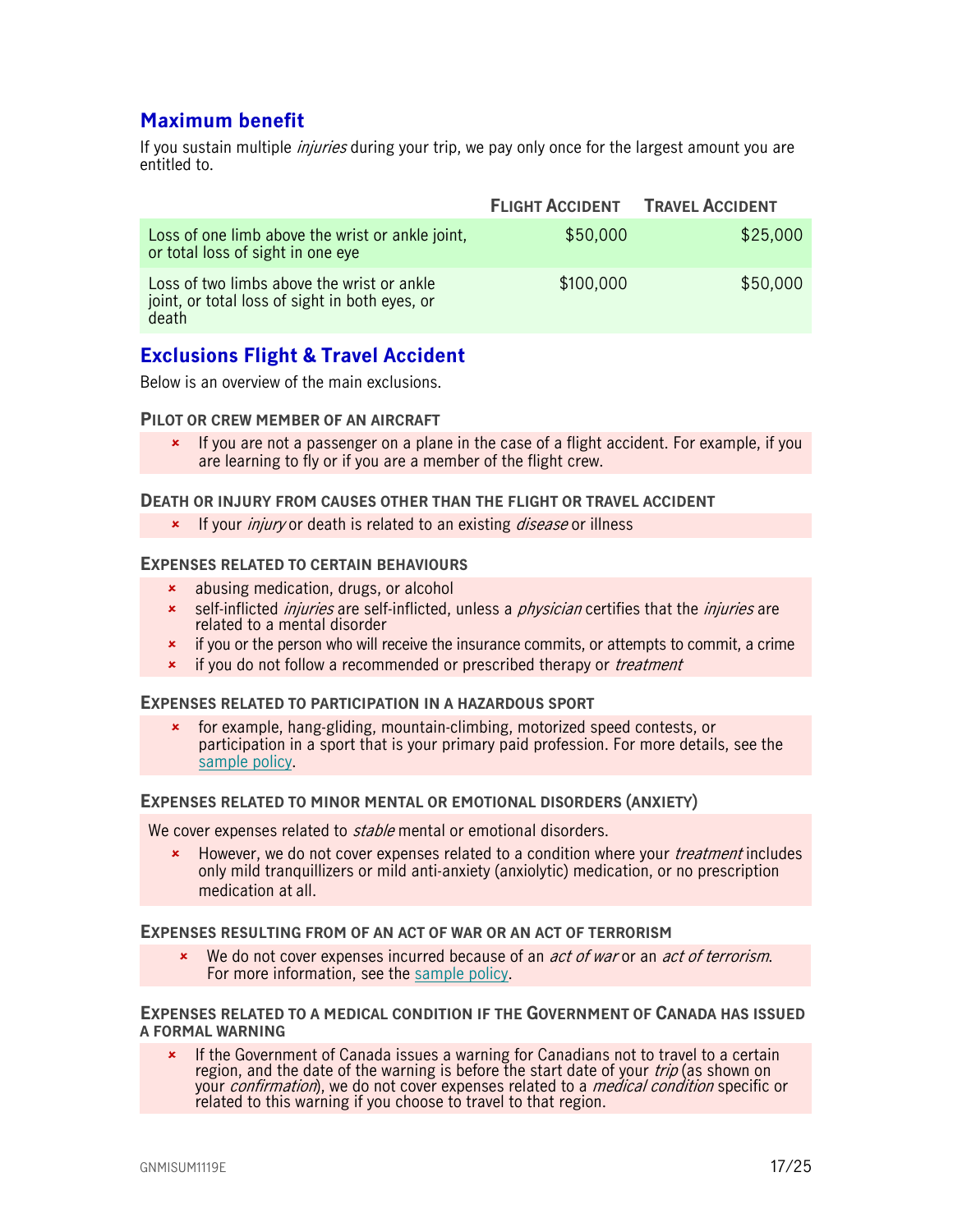# <span id="page-17-0"></span>**STOLEN, LOST, DAMAGED, OR DELAYED BAGGAGE AND PROPERTY**

## <span id="page-17-1"></span>**BAGGAGE INSURANCE**

If your baggage is stolen, lost, damaged, or delayed, we pay for certain expenses.

## <span id="page-17-2"></span>**Requirements to qualify for this coverage**

- The stolen, lost, damaged, or delayed baggage is yours.
- $\checkmark$  You use the baggage and/or property during your trip.
- $\checkmark$  If the baggage or property is lost or stolen, you file a report with the police and obtain a police report.

#### **ALWAYS FILE A REPORT WITH THE POLICE IN THE EVENT OF THEFT OR LOSS**

If you can't contact the police, ask for proof in writing from the hotel manager, traffic carrier, or tour guide.



**Warning:** If you don't report the baggage theft, loss, or damage to the authorities, we might not be able to issue a payment to you.

#### **COVERED MAXIMUM: \$2,000**

We pay up to a maximum amount of \$2,000.

## <span id="page-17-3"></span>**Covered expenses**

Below is an overview of covered expenses and applicable maximums. We pay these expenses at reasonable and customary amounts. For a full list, see the [sample policy.](https://www.igoinsured.com/travelcontent/?file=MS-MC_MS-GCX_policyNMED.pdf)

#### **COST OF REPLACING YOUR ID OR TRAVEL DOCUMENTS**

| Replacing your ID or travel documents                                                            | <b>100%</b> |
|--------------------------------------------------------------------------------------------------|-------------|
| Travel and accommodation expenses incurred while waiting<br>to receive the replacement documents | \$200       |

#### **COST OF REPLACING YOUR PERSONAL EFFECTS**

| Expenses for any lost item or a set of lost items (for      | \$300 per set of items to a |
|-------------------------------------------------------------|-----------------------------|
| example, jewelry, cameras, and electronics are respectively | maximum of \$1,500          |
| a set of items)                                             |                             |

#### **EXPENSES INCURRED IF YOUR BAGGAGE IS DELAYED AT LEAST 10 HOURS**

| Purchasing toiletries and necessary clothing                 | \$500                         |
|--------------------------------------------------------------|-------------------------------|
| Renting or buying ski or golf equipment if your own personal | \$100 per day to a maximum of |
| equipment is delayed                                         | \$500                         |

Important: We pay these expenses only if the delay takes place before you return to your departure point.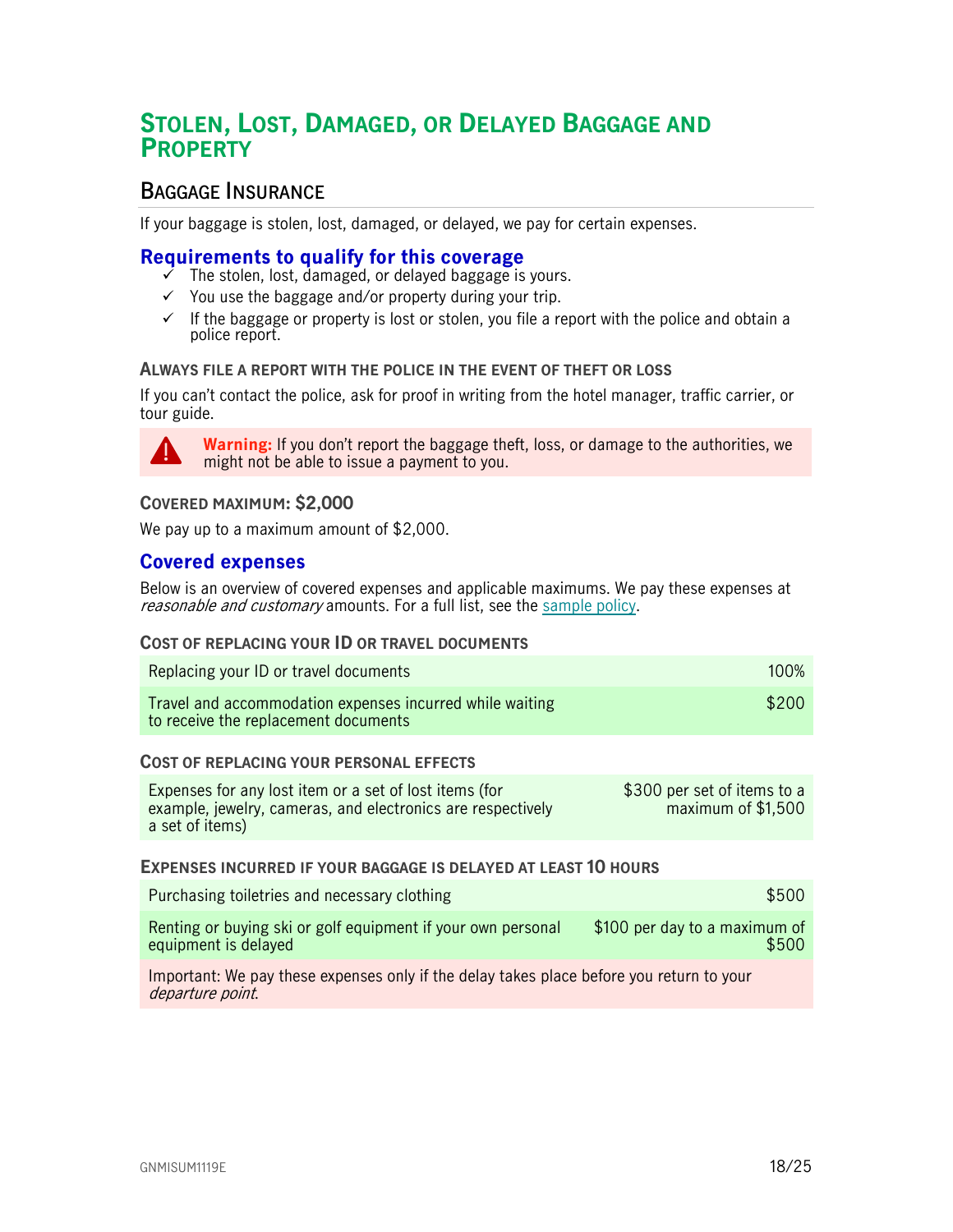## <span id="page-18-0"></span>**Exclusions for Baggage Insurance**

Below is an overview of the main exclusions.

#### **EVENTS AND ITEMS NOT COVERED**

- **x** loss or damage from wear and tear or a defect
- loss of or damage to items that are not covered, such as fragile items, precious objects, silver, or animals. For a full list of items that are not covered, see the [sample policy.](https://www.igoinsured.com/travelcontent/?file=MS-MC_MS-GCX_policyNMED.pdf)
- **Exercise related to an** *act of war* **or an** *act of terrorism* **if the Government of Canada** issued a warning advising Canadians not to travel to the region before your insurance started

#### **EXPENSES RELATED TO CERTAIN BEHAVIOURS**

- loss or damage caused by your own error or omission. For example, if you leave your baggage unattended in public, in a commercial building, or in an unlocked vehicle
- <span id="page-18-1"></span>**\*** jewellery and cameras placed in your checked baggage

# **ACT OF TERRORISM COVERAGE**

If an *act of terrorism* occurs that causes you a loss that would otherwise be payable, under this policy we pay for certain costs.

## <span id="page-18-2"></span>**Covered expenses**

For Trip Cancellation & Trip Interruption Insurance coverage:

- $\checkmark$  we will only pay benefits that are in excess of payments from all other sources such as airlines, tour operators, cruise lines, other *travel suppliers*, and other insurance coverages
- $\checkmark$  we will pay benefits for your eligible expenses, subject to the maximum coverages in this policy

## <span id="page-18-3"></span>**Aggregate compensation limit**

Coverage is limited an aggregate amount relating to all in-force travel policies we issue. Coverage is only available for up to two *acts of terrorism* within a calendar year. For more information, see the [sample policy.](https://www.igoinsured.com/travelcontent/?file=MS-MC_MS-GCX_policyNMED.pdf)

**TRIP CANCELLATION & TRIP INTERUPTION** Maximum aggregate payable for each *act of terrorism*  $$2,500,000$ 

## <span id="page-18-4"></span>**Exclusions for Act of Terrorism Coverage**

No benefit is payable if the *act of terrorism* is directly or indirectly related to biological, chemical, nuclear, or radioactive means.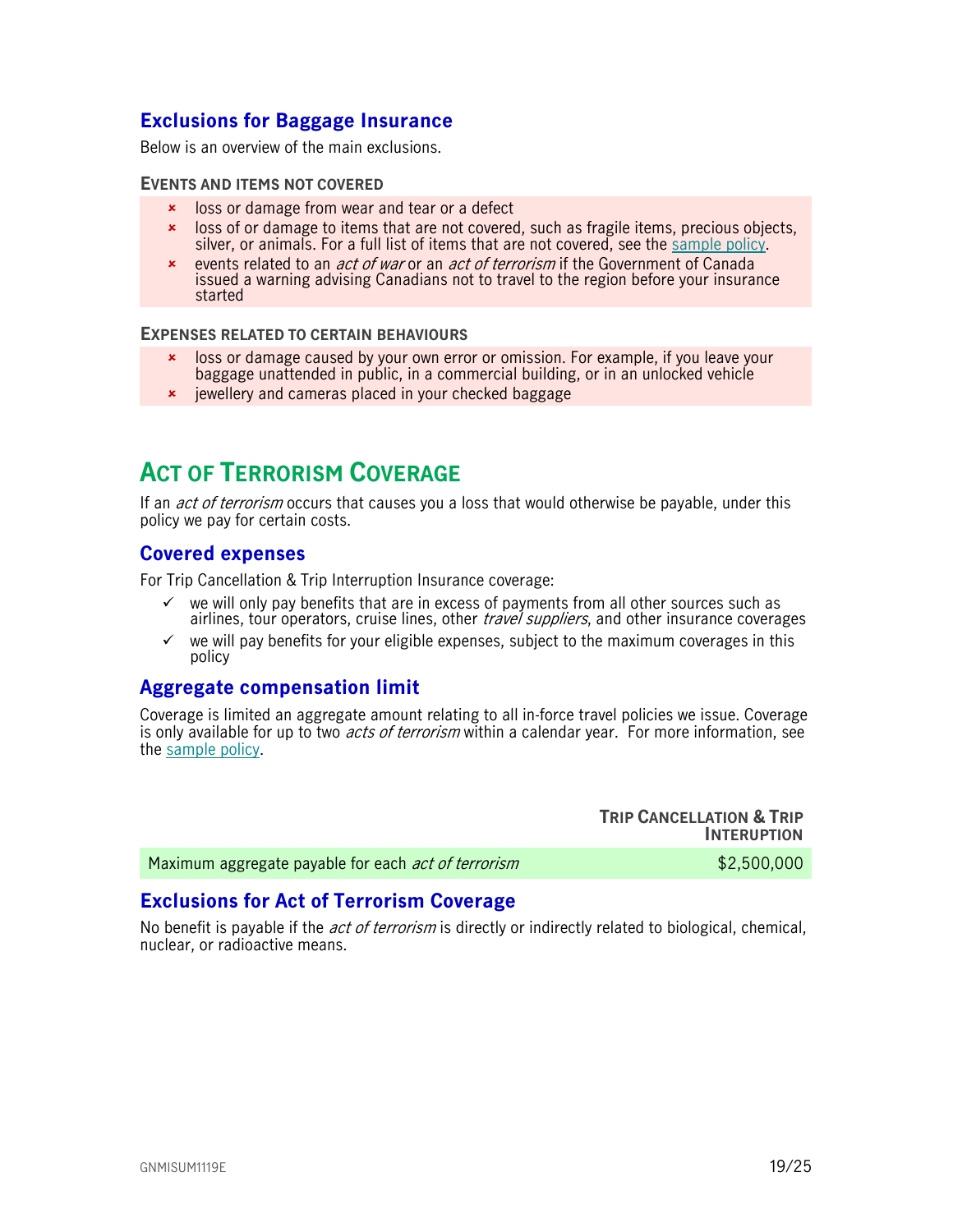# <span id="page-19-0"></span>**6. COST OF INSURANCE**



You can purchase this insurance for a fixed, single payment. This insurance premium provides coverage for one trip and it is not renewable.

You can get a quote for different premium amounts from the travel agency where you purchase your insurance.

Premiums are calculated based on the following criteria:

- age
- the length of the trip
- the amount of coverage you choose
- single or family coverage

#### **COST OF FAMILY COVERAGE**

For family coverage to apply, you must pay an additional premium equal to 3 times the rate for the *oldest* parent or grandparent.

#### **NO ADDITIONAL COST IF YOUR CHILDREN OR GRANDCHILDREN ARE UNDER 2 YEARS OF AGE**

Your *children* and *grandchildren* under 2 years old are eligible for the family coverage at no cost if they remain under 2 years old for the entire duration of the trip.

## <span id="page-19-1"></span>**What is included in the premium**

The premium includes:

- $\checkmark$  premium tax
- $\checkmark$  the cost of any administration by us

## <span id="page-19-2"></span>**Other fees and costs**

The insurance is sold only within Canada by authorized Manulife distributors. The sale is subject to applicable federal and provincial sales taxes.

There are no other fees or expenses related to the cost of the insurance.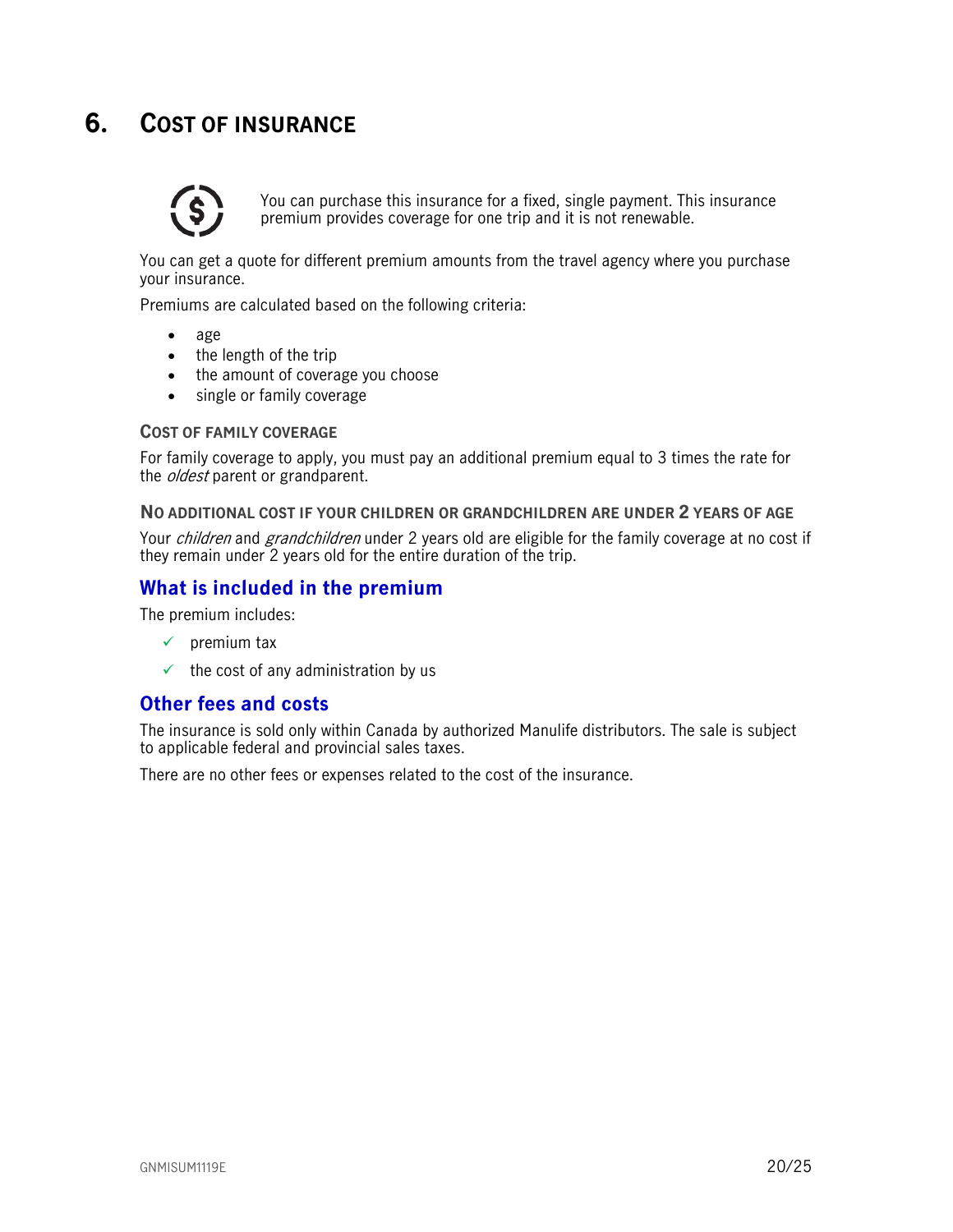# <span id="page-20-0"></span>**7. HOW TO MAKE A CLAIM**



You can use the TravelAid™ mobile app to make a claim.



You can submit your claim online at [Manulife.acmtravel.ca](https://manulife.acmtravel.ca/accounts/login/) You will need all your documentation available and in electronic format.



You can also write to us at the following address: Manulife Travel Insurance c/o Active Care Management P.O. Box 1237, Station A Windsor, ON N9A 6P8

Claims are administered by our partner, Active Care Management (ACM).

Website: [active-care.ca](http://www.active-care.ca/)

In North America: 1-855-841-4793

# <span id="page-20-1"></span>**90 DAYS TO MAKE YOUR CLAIM**

You must send us your claim within 90 calendar days of an event.

We can accept claims up to 12 months after the event if you aren't able to submit your claim sooner. For example, if you are in a coma and no one can make the claim for you.

## <span id="page-20-2"></span>**Supporting receipts and documents**



# **CLAIM FORM**

To obtain a form, contact the Assistance Centre, download the TravelAid™ mobile app or certificate, or a police report visit the [ACM website.](https://www.active-care.ca/claims/)

**PROOF OF EVENT**

For example, your medical records or a medical



**ORIGINAL BILLS AND RECEIPTS** 

For example, your transportation tickets or accommodation receipts, or receipts for medical expenses

## <span id="page-20-3"></span>**We pay within 30 days if your claim is approved**

We notify you of our decision within 30 days after receiving your claim and all supporting documents. If we decline your claim, we explain our reasons to you, in writing.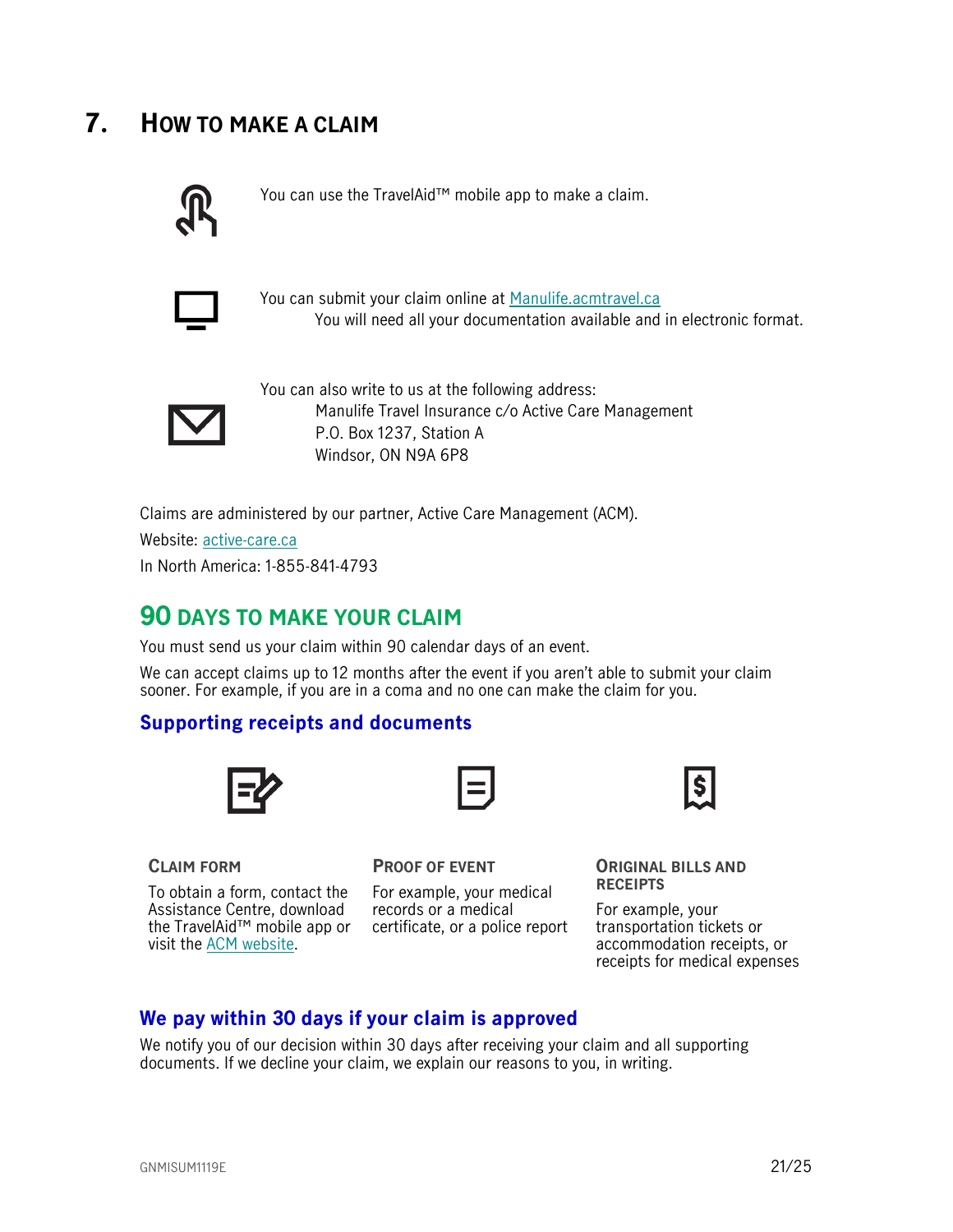## <span id="page-21-1"></span>**YOUR LEGAL RIGHTS IF YOU DISAGREE WITH OUR DECISION OR WANT TO FILE A COMPLAINT**

## <span id="page-21-2"></span>**1. You can ask us to reconsider your claim**

We will reconsider your claim if you provide us with additional arguments, information, or documentation. You can contact Customer Service, then Customer Service management and, if you are still not satisfied, the Manulife Ombuds Office. For more information:

<https://www.manulife.ca/personal/support/contact-us/resolve-a-complaint.html>

## <span id="page-21-3"></span>**2. You can contact the OmbudService for Life & Health Insurance**

The OmbudService for Life & Health Insurance is an independent organization that helps people who want to file a complaint about their insurance coverage. For more information: [olhi.ca](http://www.olhi.ca/)

## <span id="page-21-4"></span>**3. Quebec residents can contact the Autorité des marchés financiers**

The Autorité des marchés financiers reviews your file and can help us find a solution together, such as offering dispute resolution services. For more information: [lautorite.qc.ca/en/general](https://lautorite.qc.ca/en/general-public/assistance-and-complaints/)[public/assistance-complaints-and-compensation/](https://lautorite.qc.ca/en/general-public/assistance-and-complaints/)

## <span id="page-21-5"></span>**4. You can appeal our decision in court**

<span id="page-21-0"></span>If you decide to appeal our decision in court, you need to appeal within the 3-year time frame prescribed by the Civil Code (prescription period). We recommend that you seek legal advice for information on your rights and the appeal process.

# **8. YOUR RIGHT TO TERMINATE INSURANCE**

## <span id="page-21-6"></span>**Within 10 days after purchasing your insurance: full refund**

We refund you the insurance premium in full if you meet **all** the following conditions:

- $\checkmark$  You cancel your insurance no later than 10 days after signing the *Application*.
- $\checkmark$  You cancel your insurance before the planned *departure date* shown in your *confirmation*.
- $\checkmark$  You do not have any claims in progress.

#### **YOU MUST CANCEL YOUR INSURANCE IN WRITING**

Contact Manulife if you want to cancel your insurance. See the [How to contact us](#page-1-0) section at the beginning of this summary. Your travel booking and any other contract you enter with your travel agency remains in effect. You may lose certain discounts or benefits if you cancel the insurance.

## <span id="page-21-7"></span>**No refund in other cases**

You can terminate your policy at any time, but you will not be entitled to a refund in other cases.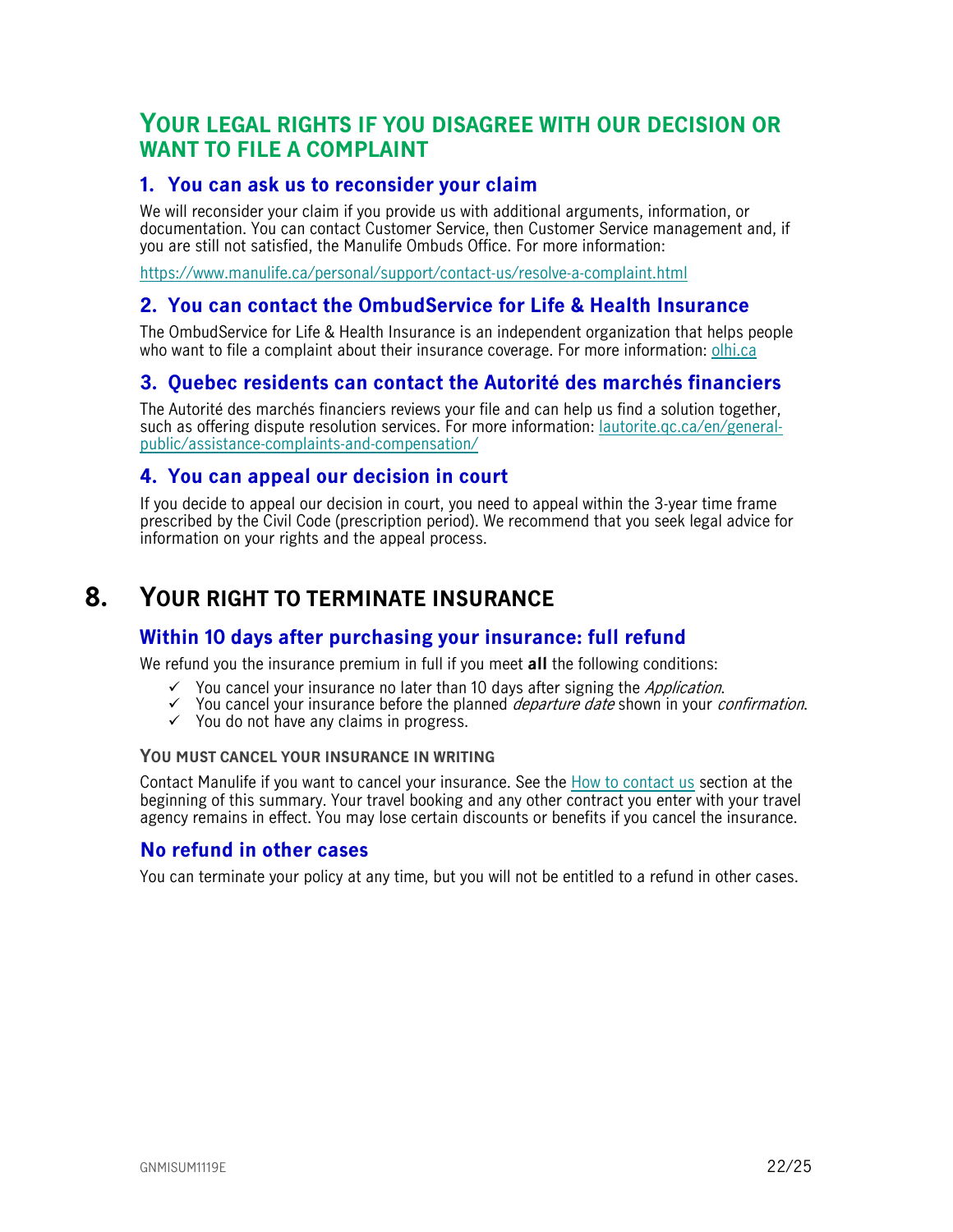# <span id="page-22-0"></span>**9. DEFINITIONS**

#### **Act(s) of terrorism**

Any activity that involves threat to use or the actual use of violence or any dangerous or threatening act, or the use of force. Such act is directed against the general public, governments, organizations, properties or infrastructures, or electronic systems. The intention of such activity is to:

- instill fear in the general public:
- disrupt the economy;
- intimidate, coerce or overthrow a sitting government or occupying power; and/or
- promote political, social, religious or economic objectives.

#### **Act of war**

Hostile or warlike action, whether declared or not, in a time of peace or war, whether initiated by a local government, foreign government or foreign group, civil unrest, insurrection, rebellion or civil war.

#### **Change in medication**

The medication dosage, frequency or type has been reduced, increased or stopped, and/or new medication(s) has/have been prescribed. Exceptions: the routine adjustment of Coumadin, warfarin or insulin (as long as they are not newly prescribed or stopped) to test your blood levels; and a change from a brand name medication to a generic brand medication of the same dosage.

#### **Children, grandchildren**

Your unmarried, dependent son or daughter, or your grandchild(ren) travelling with you or joining you during your trip and who is:

- under 21 years of age, or
- under 26 years of age if a full-time student, or
- vour *child* of any age who is mentally or physically disabled.

#### **Common carrier**

A conveyance (such as a bus, taxi, train, boat, airplane) which is licensed, intended and used to transport paying passengers.

#### **Confirmation**

The application for this policy, and any other documents confirming your insurance coverage once you have paid the required premium; and where applicable, includes the medical questionnaire and your trip arrangements. It may also include tickets or receipts issued by an airline, travel agent, tour operator, rental agency, cruise line or other accommodation or travel provider with whom you made arrangements for your trip.

#### **Departure date**

The date you leave for your trip

#### **Departure point**

The place you leave from for your trip and are going to return to.

#### **Heart condition**

Any disorder relating to your heart. *Heart conditions* include but are not limited to the following:

- An abnormal cardiac test result
- Atrial fibrillation
- Chest pain or discomfort due to the heart, or angina
- Heart failure, or heart attack, or myocardial infarction, or cardiac arrest
- Heart murmur (Does not include a murmur that existed as a child if the *physician* has advised that there is no murmur as an adult.)
- Narrowing or blockage of a coronary artery, or coronary artery disease
- Prior heart surgery of any kind, including but not limited to angioplasty, bypass surgery, valvuloplasty, valve replacement, heart ablation surgery, heart transplantation or surgery for any congenital heart disorder
- Any heart valve disorder, or any rapid, or slow, or irregular heartbeats or heart rates for which a physician has prescribed medication, or for which there has been surgery or cardioversion
- Treatment with a pacemaker or a cardiac defibrillator device
- Water on the lungs or swelling of the ankles due to a heart disorder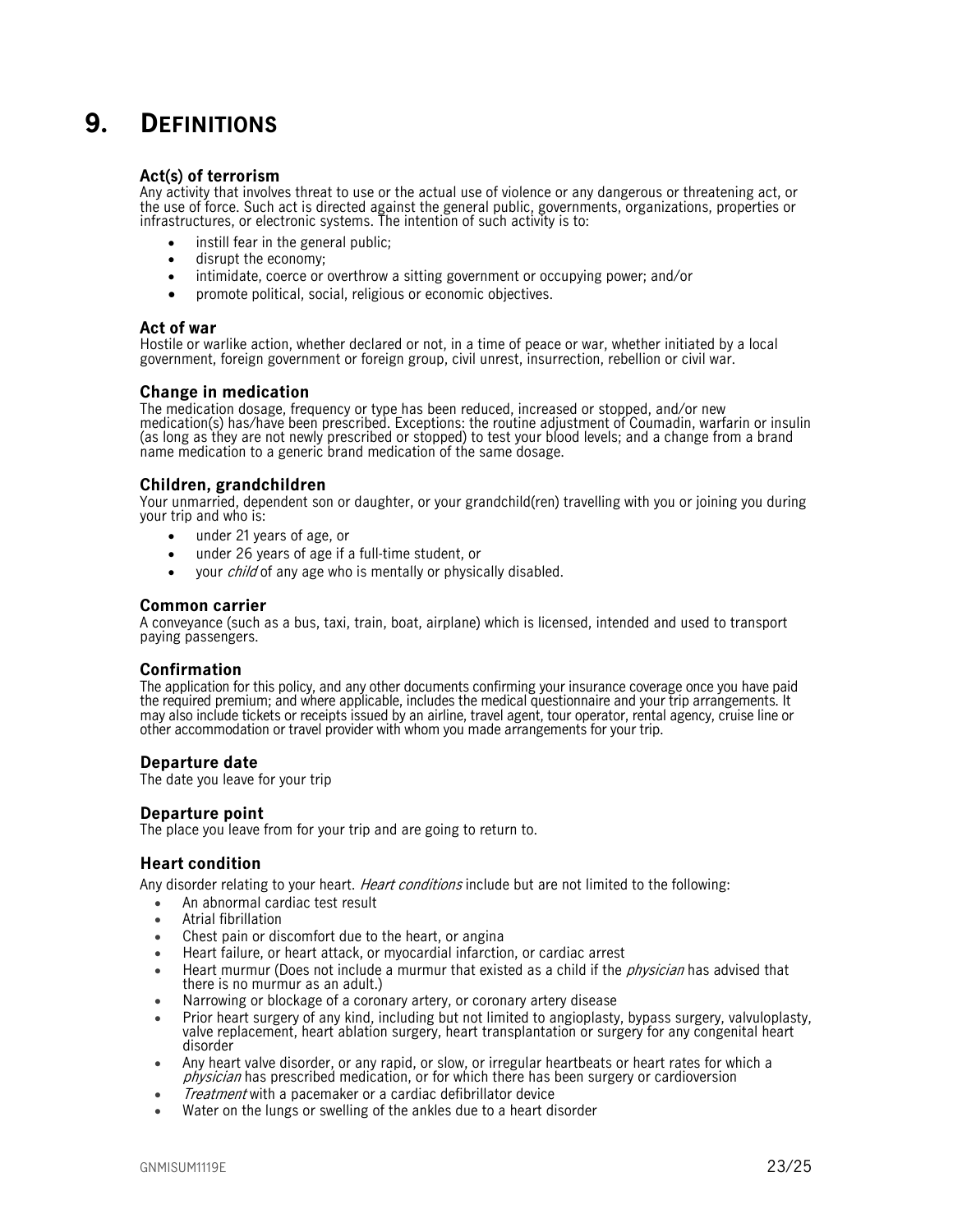**Home**  Your departure point.

#### **Hospitalization (Hospital)**

An institution that is licensed as an accredited hospital that is staffed and operated for the care and treatment of in-patients and out-patients. Treatment must be supervised by physicians and there must be registered nurses on duty 24 hours a day. Diagnostic and surgical capabilities must also exist on the premises or in facilities controlled by the establishment.

**WARNING:** Hospital is not an establishment used mainly as a clinic, extended or palliative care facility, rehabilitation facility, addiction treatment centre, convalescent, rest or nursing home, home for the aged or health spa.

#### **Immediate family**

Spouse, parent, legal guardian, step-parent, grandparent, step-grandparent, grandchild, in-law, natural or adopted *child*, step-child, brother, sister, step-brother, step-sister, aunt, uncle, niece or nephew.

#### **Injury**

Sudden bodily harm that is caused by external and purely accidental means, and independent of any sickness or disease.

#### **Key person**

- Someone to whom a dependent's full-time care is entrusted and who cannot reasonably be replaced, OR
- a business partner, OR
- an employee who is critical to the ongoing affairs of your business, during the trip.

#### **Medical condition**

Any disease, sickness, or *injury* including symptoms of undiagnosed conditions.

#### **Medical emergency**

A sudden and unforeseen occurrence of a *medical condition* that requires immediate treatment. **WARNING:** A *medical emergency* no longer exists when the evidence reviewed by Assistance Centre indicates that no further *treatment* is required at destination or you are able to return to your province or territory of residence for further treatment.

#### **Minor mental or emotional disorder**

- having anxiety or panic attacks, or
- being in an emotional state or in a stressful situation.

A minor mental or emotional disorder is one where your treatment includes only minor tranquilizers or minor anti-anxiety (anxiolytics) medication or no prescribed medication at all.

#### **Physician**

A person:

- who is not you or a member of your *immediate family* or your *travel companion*;
- licensed in the jurisdiction where the services are provided, to prescribe and administer medical treatment.

#### **Reasonable and customary**

Charges incurred for goods and services that are comparable to what other providers charge for similar goods and services in the same geographical area.

#### **Sickness**

Illness, disease, disorder, or any symptom.

#### **Spouse**

Someone to whom one is legally married, or with whom one has been residing and publicly represented as a spouse.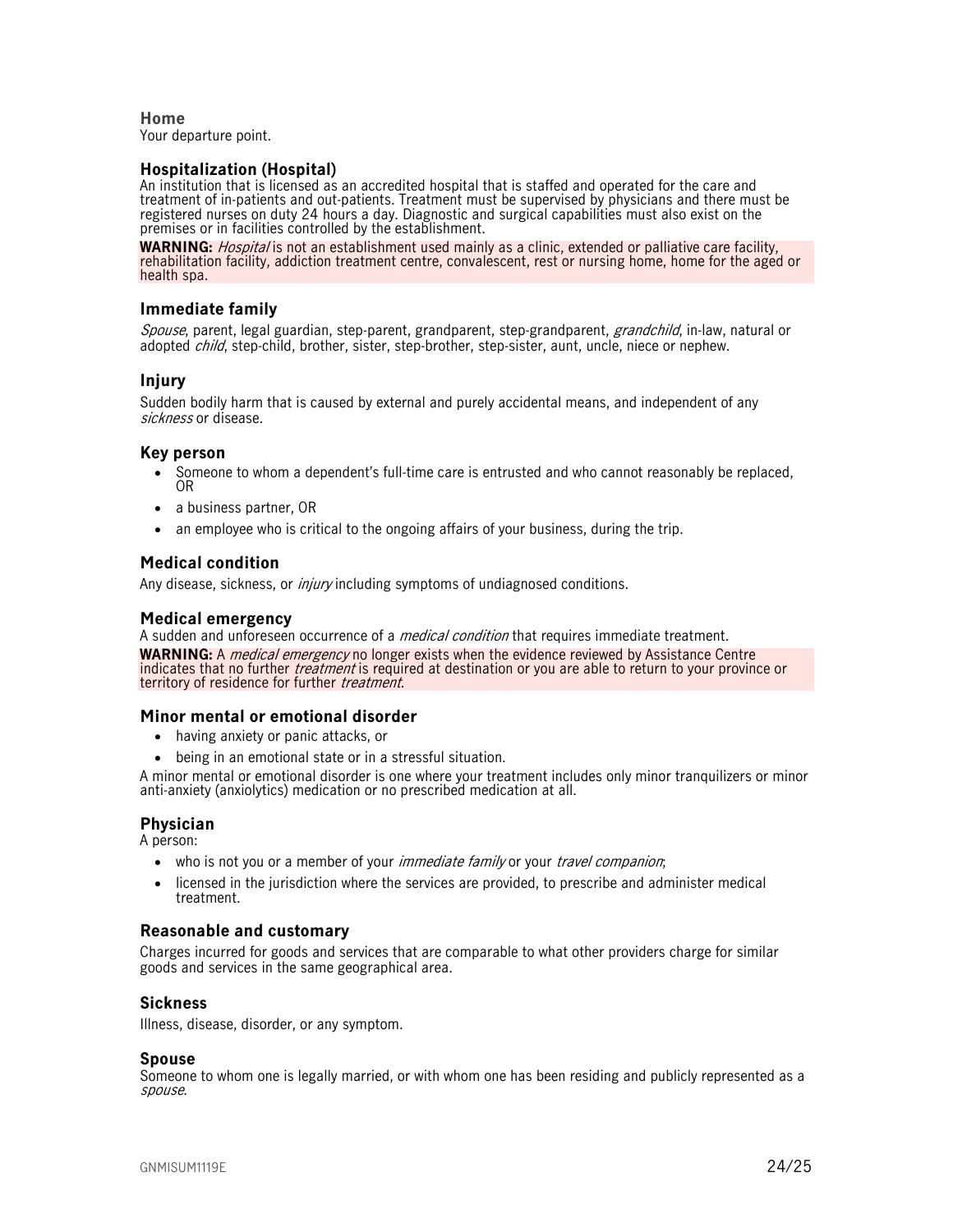#### **Stable**

A *medical condition* is stable when all the following criteria are true:

- there has not been any new *treatment* prescribed or recommended, or change(s) to existing *treatment* (including a stoppage in *treatment*), and
- there has not been any *change in medication*, or any recommendation or starting of a new prescription drug, and
- the *medical condition* has not become worse, and
- there has not been any new, more frequent or more severe symptoms, and
- there has been no *hospitalization* or referral to a specialist, and
- there have not been any tests, investigation or *treatment* recommended, but not yet complete, nor any outstanding test results, and
- there is no planned or pending *treatment*.

All of the above conditions must be met for a medical condition to be considered stable.

#### **Travel companion**

Someone who shares trip arrangements and accommodations with you on any one trip. **WARNING:** A maximum of 5 people, including you, may be considered *travel companions* on any one trip.

#### **Travel services**

Transportation, sleeping accommodation, or other service provided or arranged by a *travel supplier* for your use. **WARNING:** Travel services do not include taxes or insurance.

#### **Travel supplier**

A tour operator, travel wholesaler, airline, cruise line, provider of ground transport or provider of travel accommodation or provider of other services to you that is:

- contracted to provide travel services to you, AND
- licensed, registered or otherwise legally authorized in the particular location of the travel supplier to operate and provide travel services as shown on your confirmation.

#### **Treatment**

Hospitalization, a procedure prescribed, performed or recommended by a physician for a medical condition. This includes but is not limited to prescribed medication, investigative testing and surgery.

**WARNING:** Any reference to testing, tests, test results, or investigations excludes genetic tests. "Genetic test" means a test that analyzes DNA, RNA or chromosomes for purposes such as the prediction of disease or vertical transmission risks, or monitoring, diagnosis or prognosis.

Insurance products are underwritten by The Manufacturers Life Insurance Company (Manulife) and First North American Insurance Company, a wholly owned subsidiary of Manulife.

TravelAid is a trademark of Active Claims Management (2018) Inc. and is used Manulife and its affiliates under license.

StandbyMD is a trademark of Healthcare Concierge Services Inc, owned by Global Excel Management Inc.

Manulife, Manulife & Stylized M Design, and Stylized M Design are trademarks of The Manufacturers Life Insurance Company and are used by it, and by its affiliates under license.